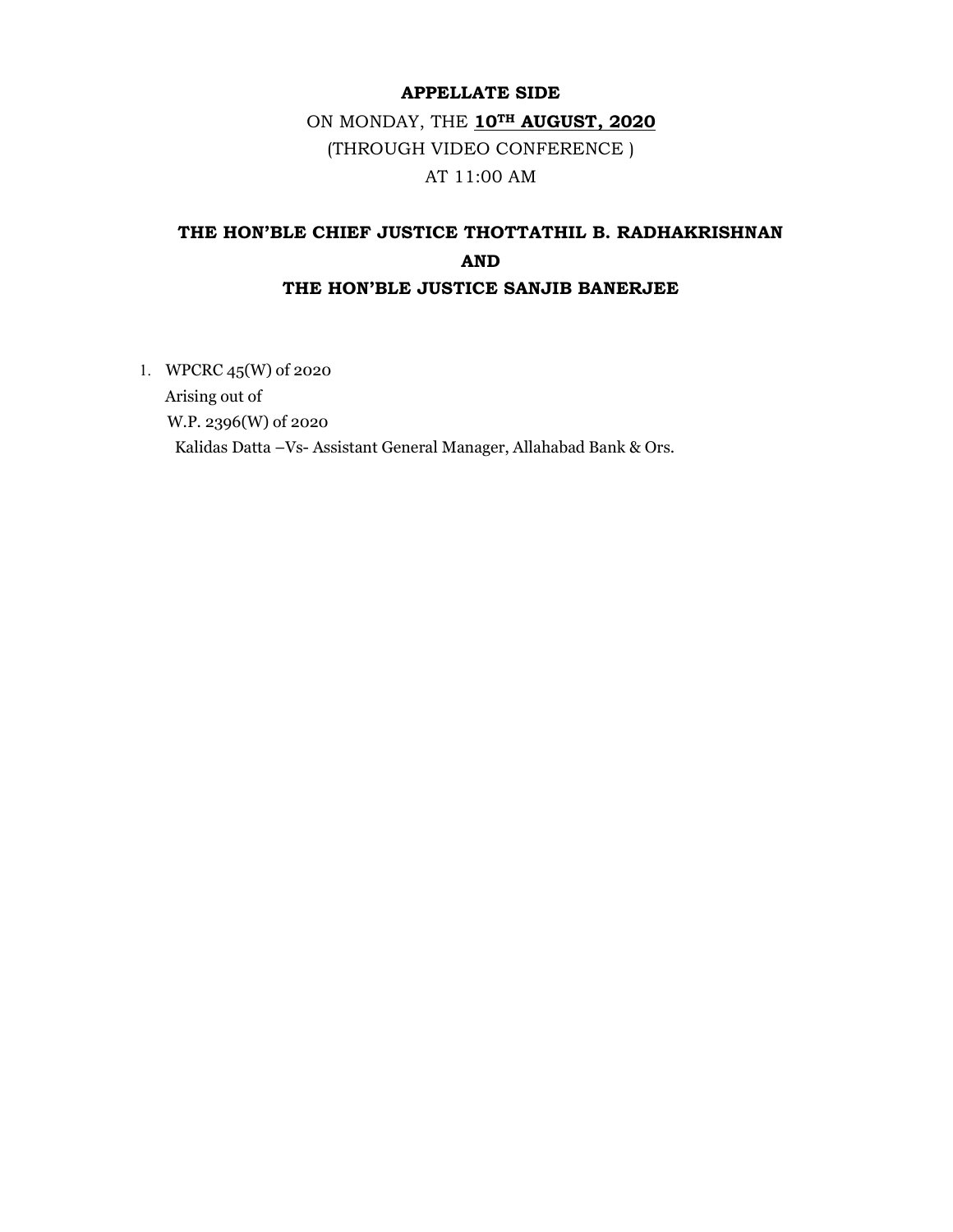# APPELLATE SIDE ON MONDAY, THE 10TH AUGUST, 2020 (VIA VIDEO CONFERENCE)

# AT 11:00 A.M.

After completion of the Division Bench of the Hon'ble Chief Justice Thottathil B. Radhrakrishnan and Hon'ble Justice Sanjib Banerjee scheduled at 11 AM.

### HON'BLE CHIEF JUSTICE THOTTATHIL B. RADHAKRISHNAN

#### AND

### HON'BLE JUSTICE SUBHASIS DASGUPTA

Note : Matters will be taken up through physical hearing only when both the parties are agreed.

#### No Mentioning in Court.

| 1. | W.P. No.8573 (w) of 2018<br>With                 | Mr. Indrajeet Dey        |
|----|--------------------------------------------------|--------------------------|
|    | W.P. No.7252 (w) of 2018                         |                          |
|    | With                                             |                          |
|    | W.P. No.4510 (w) of 2018                         |                          |
|    | Court on its own motion                          |                          |
|    | In re: Overcrowding in Prison                    |                          |
|    | With                                             |                          |
|    | CAN 3147 of 2020                                 |                          |
|    | With                                             |                          |
|    | WP 5440(W) of 2020                               |                          |
|    | Aparajita Bose - Vs- State of West Bengal & Ors. |                          |
| 2. | W.P. 5344 (W) of 2020                            | Priyanka Tibrewal        |
|    | Priyanka Tibrewal                                |                          |
|    | VS.                                              |                          |
|    | Union of India &ors.                             |                          |
|    | With                                             |                          |
|    | W.P. 5415(W) of 2020                             |                          |
|    | Saptarshi Chowdhury                              | Mr. Tarunjyoti Tewari    |
|    | $-Vs-$                                           |                          |
|    | The Union of India &Ors.                         |                          |
|    | With                                             |                          |
|    | W.P. 5414(W) of 2020                             | Mr. Aniruddha Chatterjee |
|    | With                                             | Mr. Debabrata Roy        |
|    | C.A.N 3115 of 2020                               |                          |
|    |                                                  |                          |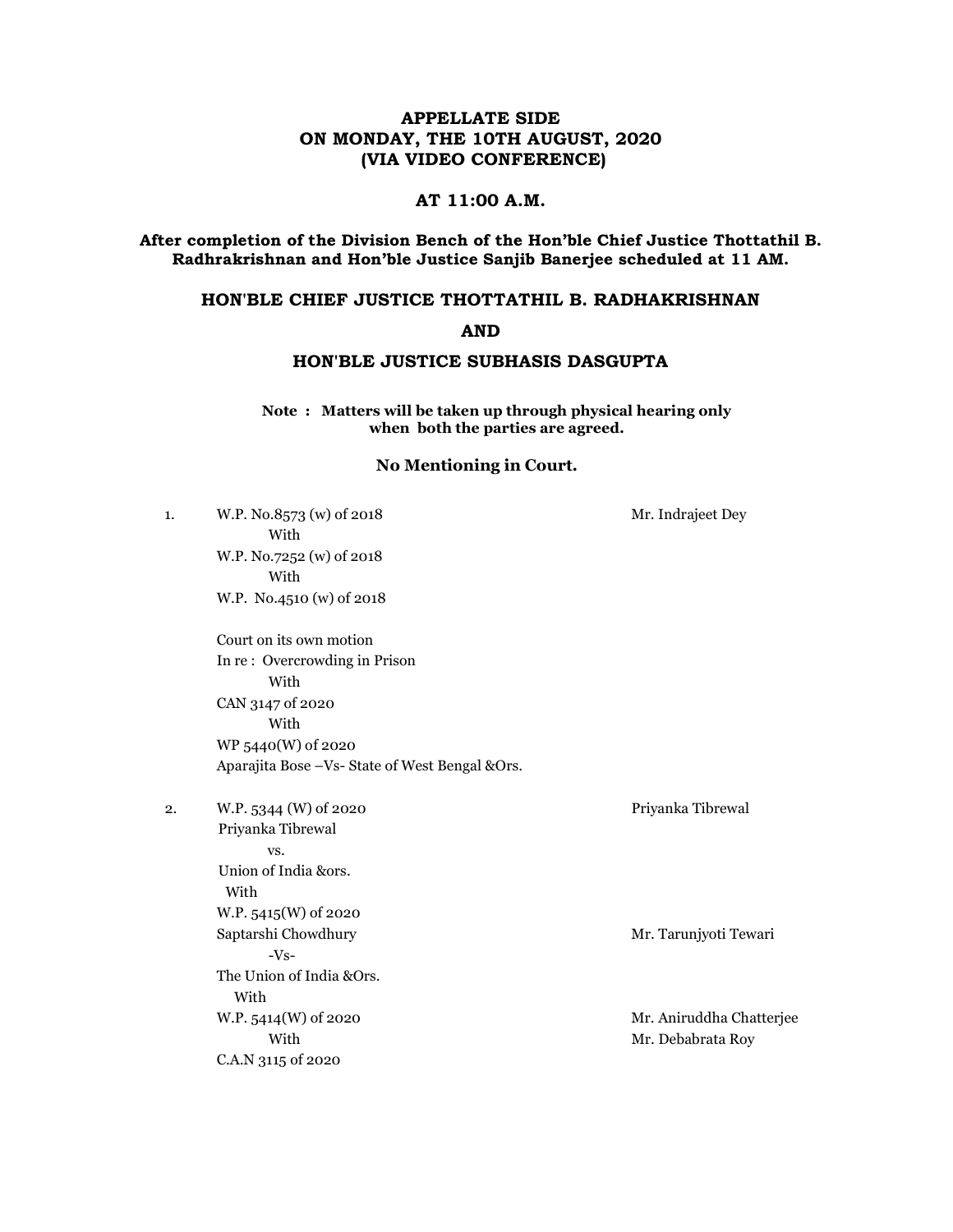- 3. W.P. 5548(W) of 2020<br>Jagannath Sarkar Mr. Anindya Halder –Vs- State of West Bengal
- 4. W.P. 5379(W) of 2020 Bikash Ranjan Bhattacharya<br>With Samim Ahammed CAN 3064 of 2020 Democratic Youth Federation of India & Ors. -Vs- The State of West Bengal & Ors.
- 5. W.P. 5418(W) of 2020 Bikash Ranjan Bhattacharya<br>With Samim Ahammed CAN 3150 of 2020 Centre for Indian Trade Unions (CITU) & anr Vs. The State of West Bengal &ors.
- 6. W.P. 5784(W) of 2020 Kinjal Kr. Baral With CAN 3778 of 2020 Shri Pradyat Saha -vs- State of West Bengal & Ors.
- 7. W.P. 5741(W) of 2020 Koutav Bagchi With CAN 3700 of 2020 Hasan Ali Mondal  $-Vs-$ State of West Bengal & Ors.
- 8. W.P. 6223(W) of 2020 Nilanjan Bhattacharjee With CAN 4588 of 2020 Sri Indranil Roy  $-Vs-$ The State of West Bengal & Ors.

Mr. Anindya Halder

Samim Ahammed

Samim Ahammed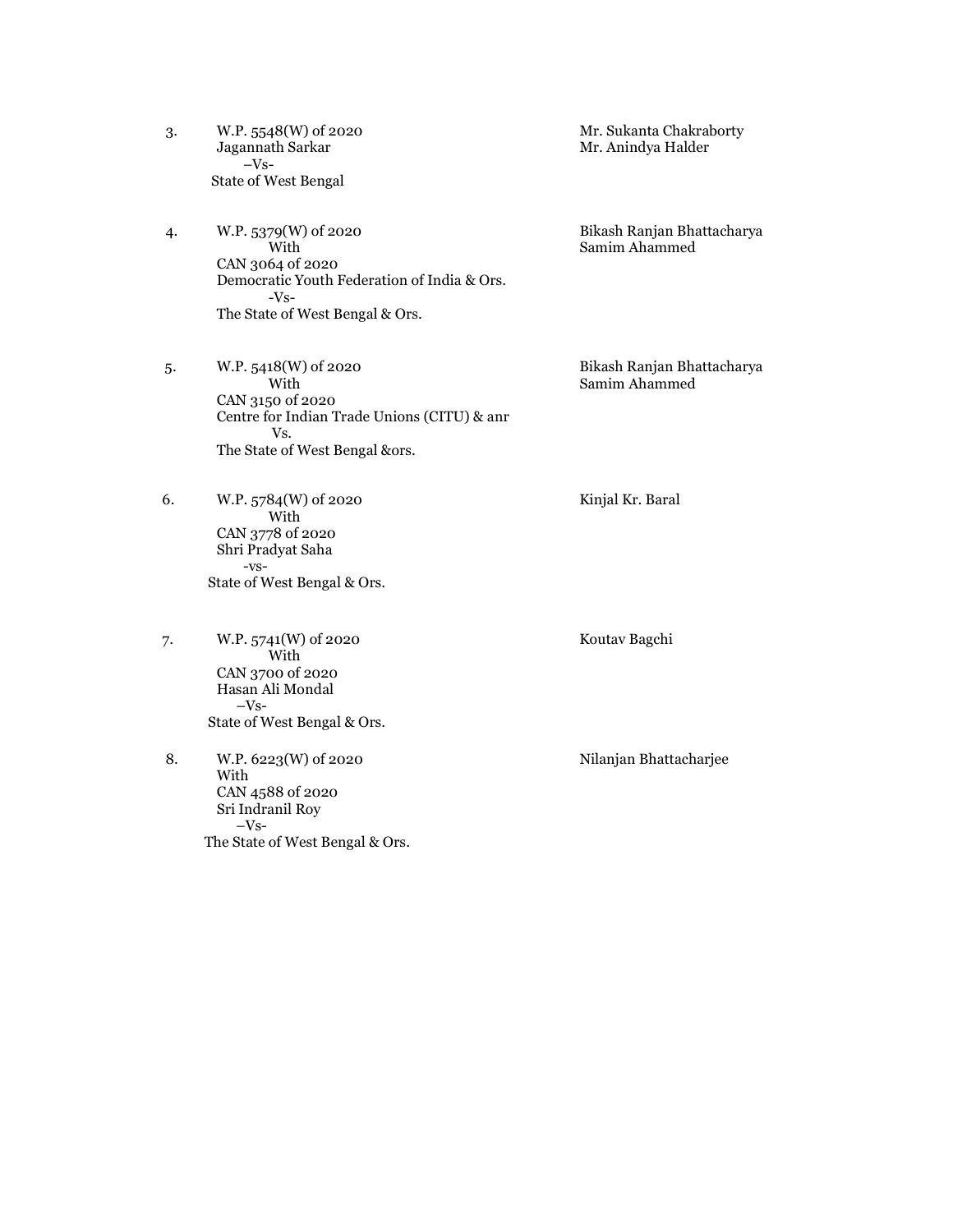# APPELLATE SIDE ON MONDAY, THE 10TH AUGUST, 2020 COURT NO. 16 (VIA VIDEO CONFERENCE)

## AT 11:30 A.M.

# HON'BLE JUSTICE SANJIB BANERJEE AND HON'BLE JUSTICE MOUSHUMI BHATTACHARYA

Note : Matters will be taken up through physical hearing only when both the parties are agreed.

| 1.   | WP 5890W/2020 | VINEET RUIA VS                                               |  | PRIYANKA AGARWAL |  |
|------|---------------|--------------------------------------------------------------|--|------------------|--|
|      | CAN 4006/2020 | PRINCIPAL SECRETARY, DEPARTMENT OF SCHOOL, BIKASH BHAVAN & O |  |                  |  |
| WITH |               |                                                              |  |                  |  |
|      | WP 201/2020   |                                                              |  |                  |  |
|      | CAN 3145/2020 |                                                              |  |                  |  |
|      | WP 5378W/2020 |                                                              |  |                  |  |
|      |               |                                                              |  |                  |  |
|      |               |                                                              |  |                  |  |
| 2.   | WP 5872W/2020 | SANTOSH KUMAR YADAV Vs                                       |  | MAHESWARI SHARMA |  |
|      | CAN 3956/2020 | UNION OF INDIA & ORS                                         |  |                  |  |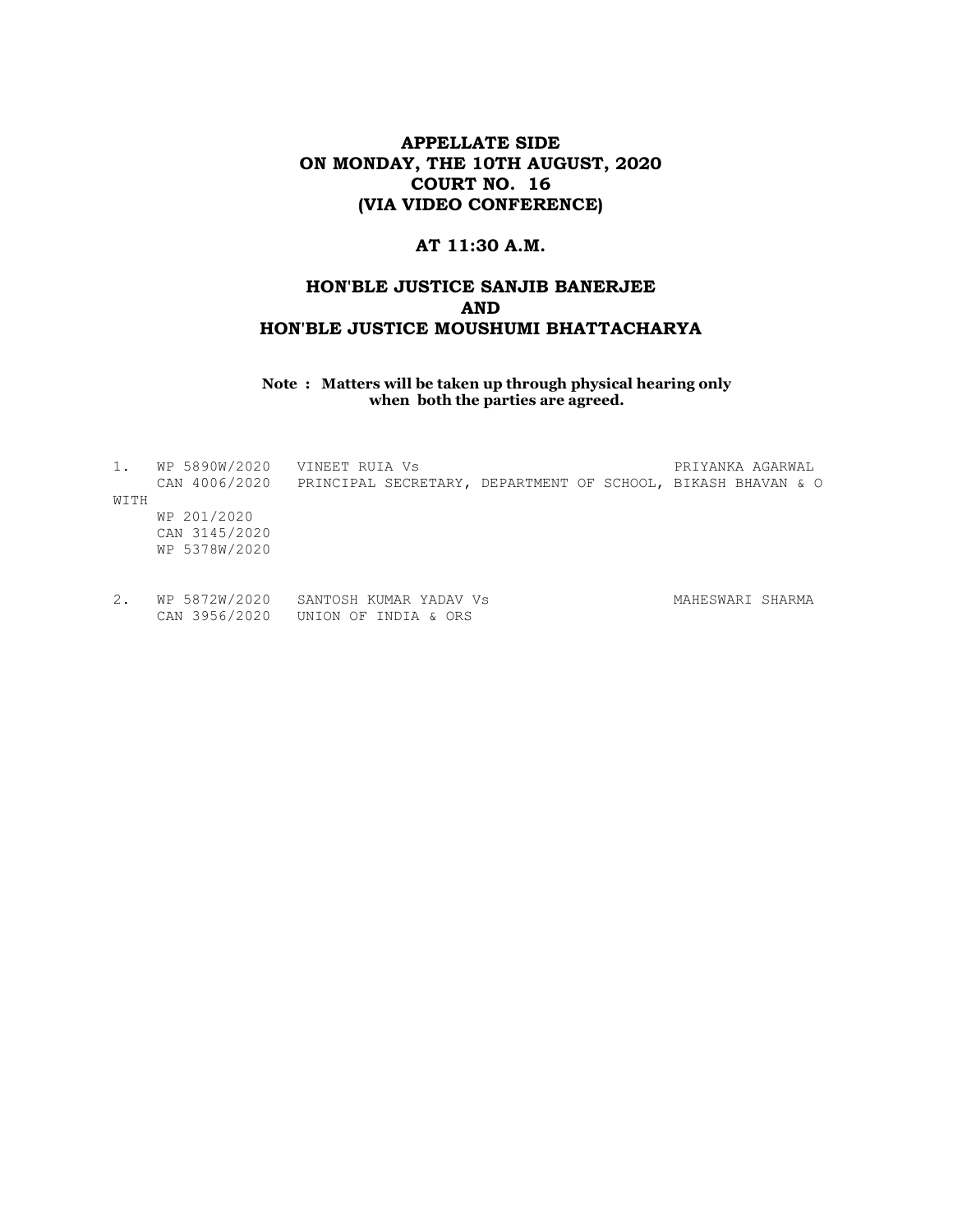# APPELLATE SIDE ON MONDAY, THE 10TH AUGUST, 2020 COURT NO. 8 (VIA VIDEO CONFERENCE)

#### 11:00 A.M. TO 1.00 P.M.

### HON'BLE JUSTICE SOUMEN SEN AND HON'BLE JUSTICE BIBEK CHAUDHURI

Note : Matters will be taken up through physical hearing only when both the parties are agreed.

 APPLICATION FOR BAIL --------------------

1. CRM 5321/2020 DIPANJAN SWARNAKAR @ SAHEB Vs KOUSTAV BAGCHI CRAN 3635/2020 STATE OF WEST BENGAL 2. CRM 5323/2020 MANGAL GHOSH Vs AMANUL ISLAM CRAN 3637/2020 STATE OF WEST BENGAL 3. CRM 5327/2020 SANJIB MANDAL Vs SK S ALI CRAN 3642/2020 STATE OF WEST BENGAL 4. CRM 5329/2020 MD NUR ALAM @ NUR & ANR Vs ANAMITRA BANERJEE CRAN 3643/2020 STATE OF WEST BENGAL 5. CRM 5331/2020 TOFAJUL SK. @ JULI SK. Vs ANGSHUMAN CHAKRABORTY CRAN 3647/2020 STATE OF WEST BENGAL 6. CRM 5345/2020 KAMALUDDIN KHAN Vs SUBRATA SAHA CRAN 3660/2020 THE UNION OF INDIA 7. CRM 5349/2020 ANNU DAS Vs **ANAGEMER** AKASHDEEP MUKHERJEE CRAN 3664/2020 STATE OF WEST BENGAL & ANR 8. CRM 5351/2020 MOFIKUL ISLAM MONDAL @ MAFIKUL ISLAM MONDAL ANISUR RAHAMAN CRAN 3666/2020 @ MOFI MONDAL Vs STATE OF WEST BENGAL 9. CRM 5363/2020 ALOKE PRAMANIK Vs **MRINAL KANTI MUKHERJEE**  CRAN 3682/2020 STATE OF WEST BENGAL 10. CRM 5369/2020 BISWAJIT DAS Vs **MRINAL KANTI MUKHERJEE**  CRAN 3689/2020 STATE OF WEST BENGAL 11. CRM 5379/2020 MOSARAF LASKAR @ RAJU Vs DEBAJYOTI DEB CRAN 3701/2020 STATE OF WEST BENGAL 12. CRM 5385/2020 MAIDUL SK @ MAHIDUL Vs AMANUL ISLAM CRAN 3706/2020 STATE OF WEST BENGAL 13. CRM 5387/2020 PROSENJIT MONDAL @ BABON & ANR Vs ANGSUMAN CHAKRABORTY CRAN 3709/2020 STATE OF WEST BENGAL 14. CRM 5389/2020 SK. JABER ALI Vs MUJIBAR ALI NASKAR CRAN 3711/2020 STATE OF WEST BENGAL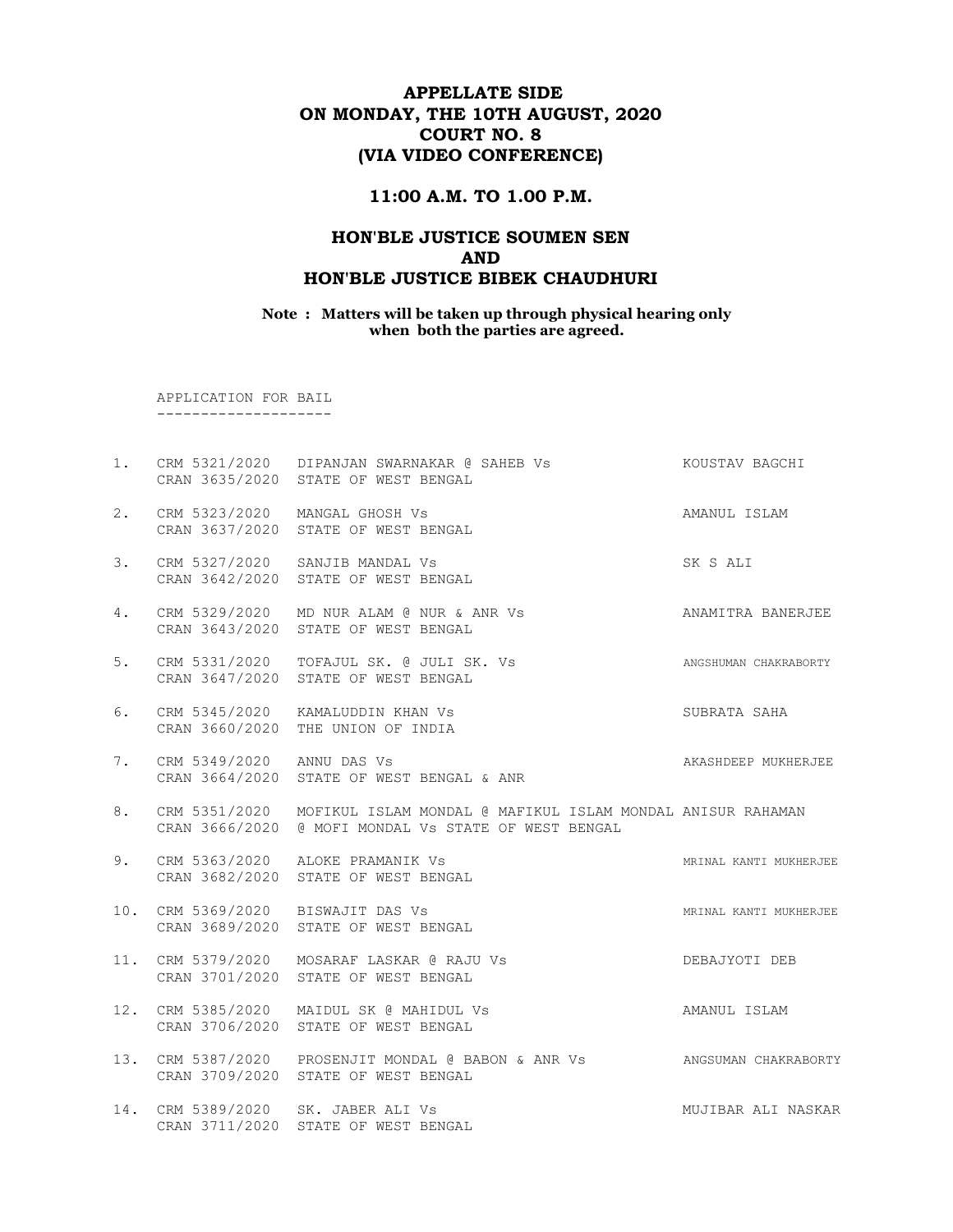- 15. CRM 5397/2020 LAL MOTI BISWAS @ LILY BISWAS Vs A. K. BISWAS STATE OF WEST BENGAL
- 16. CRM 5399/2020 LIMON MALAKAR & ANR Vs ANGSHUMAN CHAKRABORTY CRAN 3719/2020 STATE OF WEST BENGAL
- 17. CRM 5407/2020 ARCHANA KARMAKAR Vs **RAJEN DUTTA** CRAN 3728/2020 STATE OF WEST BENGAL & ORS
- 18. CRM 3929/2020 MOMINUDDIN @ MONUDDIN Vs KALIPADA DAS STATE OF WEST BENGAL

 APPLICATION FOR ANTICIPATORY BAIL ---------------------------------

- 19. CRM 4771/2020 PRADIP KUMAR SHA Vs ANINDYA GHOSH CRAN 2972/2020 STATE OF WEST BENGAL
- 20. CRM 5325/2020 NAIS BIBI @ NICE BIBI & ANR Vs SOMNATH ADHIKARY CRAN 3639/2020 STATE OF WEST BENGAL
- 21. CRM 5333/2020 BHARATI BISWAS Vs ASRAF MONDAL CRAN 3646/2020 STATE OF WEST BENGAL
- 22. CRM 5335/2020 JAKIR HOSSAIN SHEIK Vs KARABI ROY CRAN 3649/2020 STATE OF WEST BENGAL
- 23. CRM 5337/2020 SUBHANKAR GHOSH Vs ASRAF MANDAL CRAN 3651/2020 STATE OF WEST BENGAL
- 24. CRM 5339/2020 PRITISH DAS GUPTA @ PRITHWISH Vs SAGAR SAHA CRAN 3653/2020 STATE OF WEST BENGAL
- 25. CRM 5341/2020 MOULAVI IDEL SK @ EIDUL SAIKH Vs BITASOK BANERJEE CRAN 3655/2020 STATE OF WEST BENGAL
- 26. CRM 5343/2020 TINKU DAS & ORS Vs SAGAR SAHA CRAN 3657/2020 STATE OF WEST BENGAL
- 27. CRM 5347/2020 SUROJIT BALA & ANR Vs ASRAF MANDAL CRAN 3662/2020 STATE OF WEST BENGAL
- 28. CRM 5353/2020 CHITTO MONDAL @ BASHISTHA MONDAL & ANR Vs JISAN IQBAL HOSSAIN CRAN 3670/2020 STATE OF WEST BENGAL
- 29. CRM 5355/2020 SANDIP GHORUI @ SANDEEP GHORAI & ORS Vs TAPAS MAITY CRAN 3671/2020 STATE OF WEST BENGAL
- 30. CRM 5357/2020 NAJIR SK @ SEIKH NAJIR Vs MAZHAR HOSSAIN CHOWDHURY CRAN 3673/2020 STATE OF WEST BENGAL
- 31. CRM 5359/2020 BIRAJ SK. & ORS. Vs **ARINDAM ROY** STATE OF WEST BENGAL
- 32. CRM 5361/2020 ASRAUL SK. @ ASRAUL SEIKH @ ASARUL SK@ ARINDAM ROY ASHA Vs STATE OF WEST BENGAL
- 33. CRM 5365/2020 ANJALI RAY & ORS Vs MRINAL KANTI MUKHERJEE CRAN 3685/2020 STATE OF WEST BENGAL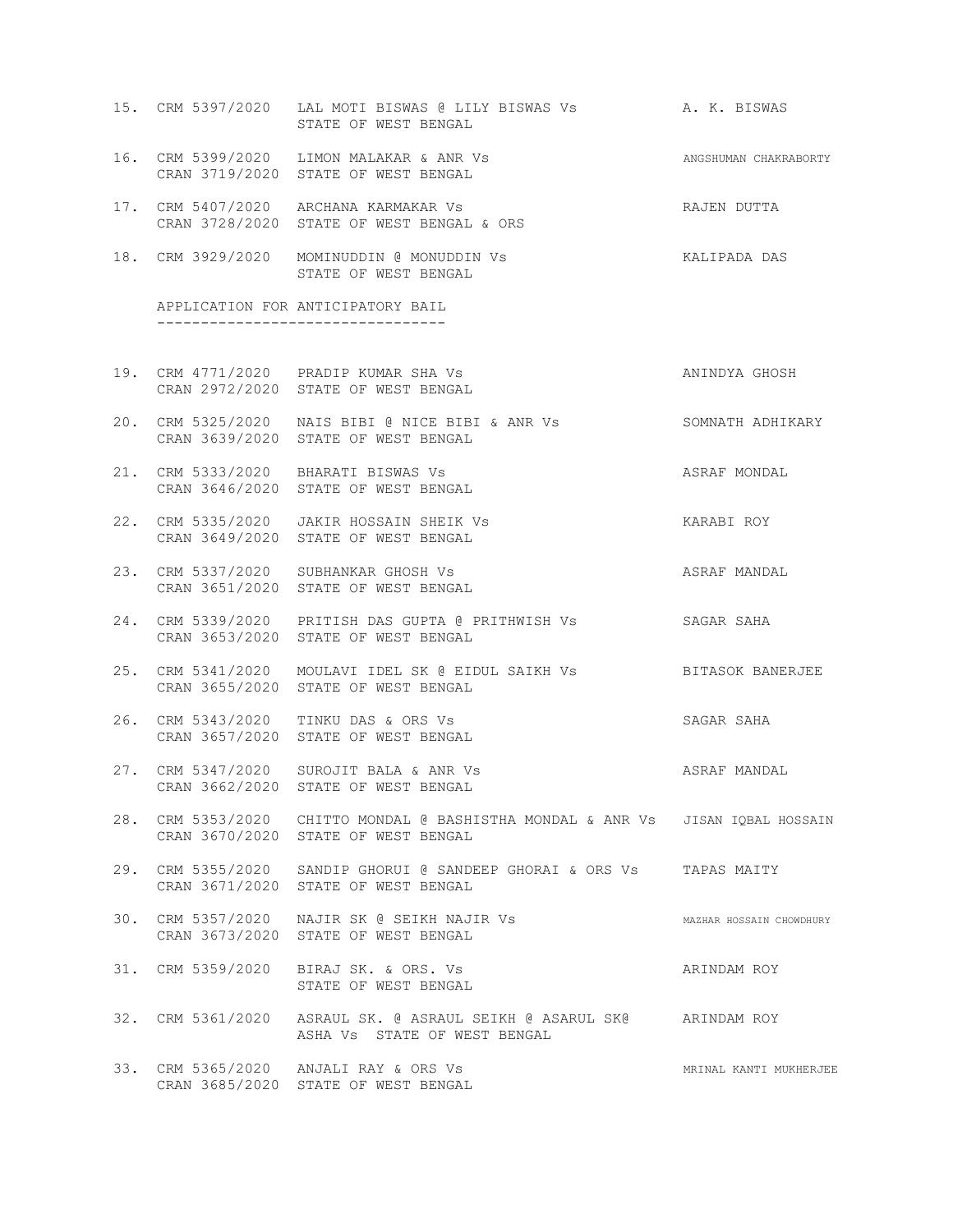|     |                                 | 34. CRM 5367/2020 ASHIKUL @ CHOTTAN @ ASHIQUL HAQUE Vs JISAN IQUBAL HOSSAIN<br>CRAN 3687/2020 STATE OF WEST BENGAL           |                       |
|-----|---------------------------------|------------------------------------------------------------------------------------------------------------------------------|-----------------------|
|     |                                 | 35. CRM 5371/2020 GHENU BISWAS @ HASEN BISWAS & ORS Vs AMANUL ISLAM<br>CRAN 3691/2020 STATE OF WEST BENGAL                   |                       |
|     | 36. CRM 5373/2020 SAJU SK Vs    | STATE OF WEST BENGAL                                                                                                         | ARINDAM ROY           |
| 37. |                                 | CRM 5375/2020 DEBASIS MANDAL Vs<br>CRAN 3696/2020 STATE OF WEST BENGAL                                                       | JISAN IQUBAL HOSSAIN  |
|     | 38. CRM 5377/2020 RAKIBUR SK Vs | CRAN 3698/2020 STATE OF WEST BENGAL                                                                                          | JISAN IQUBAL HOSSAIN  |
|     |                                 | 39. CRM 5381/2020 BIKASH GHOSH & ORS Vs<br>RAJESHWAR CHAKRABORTY<br>CRAN 3707/2020 STATE OF WEST BENGAL                      |                       |
|     | 40. CRM 5383/2020 JADAB SK Vs   | CRAN 3703/2020 STATE OF WEST BENGAL                                                                                          | AMANUL ISLAM          |
|     |                                 | 41. CRM 5391/2020 LALGOLAM BISWAS @ MURSALIM @ MARSALEEM Vs AMANUL ISLAM<br>CRAN 3713/2020 BISWAS & ANR STATE OF WEST BENGAL |                       |
|     |                                 | 42. CRM 5393/2020 HASIFUL MONDAL & ORS Vs<br>CRAN 3714/2020 STATE OF WEST BENGAL                                             | KARABI ROY            |
|     |                                 | 43. CRM 5395/2020 SANOWAR MALLICK Vs<br>CRAN 3717/2020 STATE OF WEST BENGAL                                                  | ANIL ROY              |
|     |                                 | 44. CRM 5401/2020 RASHID ALAM & ORS Vs<br>CRAN 3723/2020 STATE OF WEST BENGAL                                                | SUMANTA CHAKRABORTY   |
| 45. |                                 | CRM 5403/2020 BARKAT ALI & ANR Vs<br>CRAN 3724/2020 STATE OF WEST BENGAL                                                     | ANGSHUMAN CHAKRABORTY |
|     |                                 | 46. CRM 5405/2020 AYEP MONDAL & ORS Vs<br>CRAN 3726/2020 STATE OF WEST BENGAL                                                | SUMANTA CHAKRABORTY   |
|     | 47. CRM 5137/2020 NABIN ROY Vs  | CRAN 3421/2020 STATE OF WEST BENGAL & ORS.                                                                                   | RAJESWAR CHAKRABORTY  |
|     |                                 | 48. CRM 5143/2020 SAHIDUL ISLAM Vs<br>CRAN 3425/2020 STATE OF WEST BENGAL                                                    | JAYDEEP KANTA BHOWMIK |
| 49. |                                 | CRM 4773/2020 SHRI KRISHNA MATABBAR Vs<br>STATE OF WEST BENGAL                                                               | DEBAJIT KUNDU         |
| 50. |                                 | CRM 5139/2020 AJIDAR RAHAMAN & ANR. Vs<br>CRAN 3422/2020 STATE OF WEST BENGAL & ORS.                                         | JAYDEEP KANTA BHOWMIK |
|     |                                 | 51. CRM 5149/2020 ALOKE KR. GUHA Vs<br>CRAN 3431/2020 STATE OF WEST BENGAL                                                   | DEVIPRIYA MITRA       |
|     | APPLICATION<br>-----------      |                                                                                                                              |                       |
|     |                                 |                                                                                                                              |                       |

52. RVW 71/2020 PRABAR GANGULY Vs TAPAN ROY CAN 4143/2020 STATE OF WEST BENGAL& ORS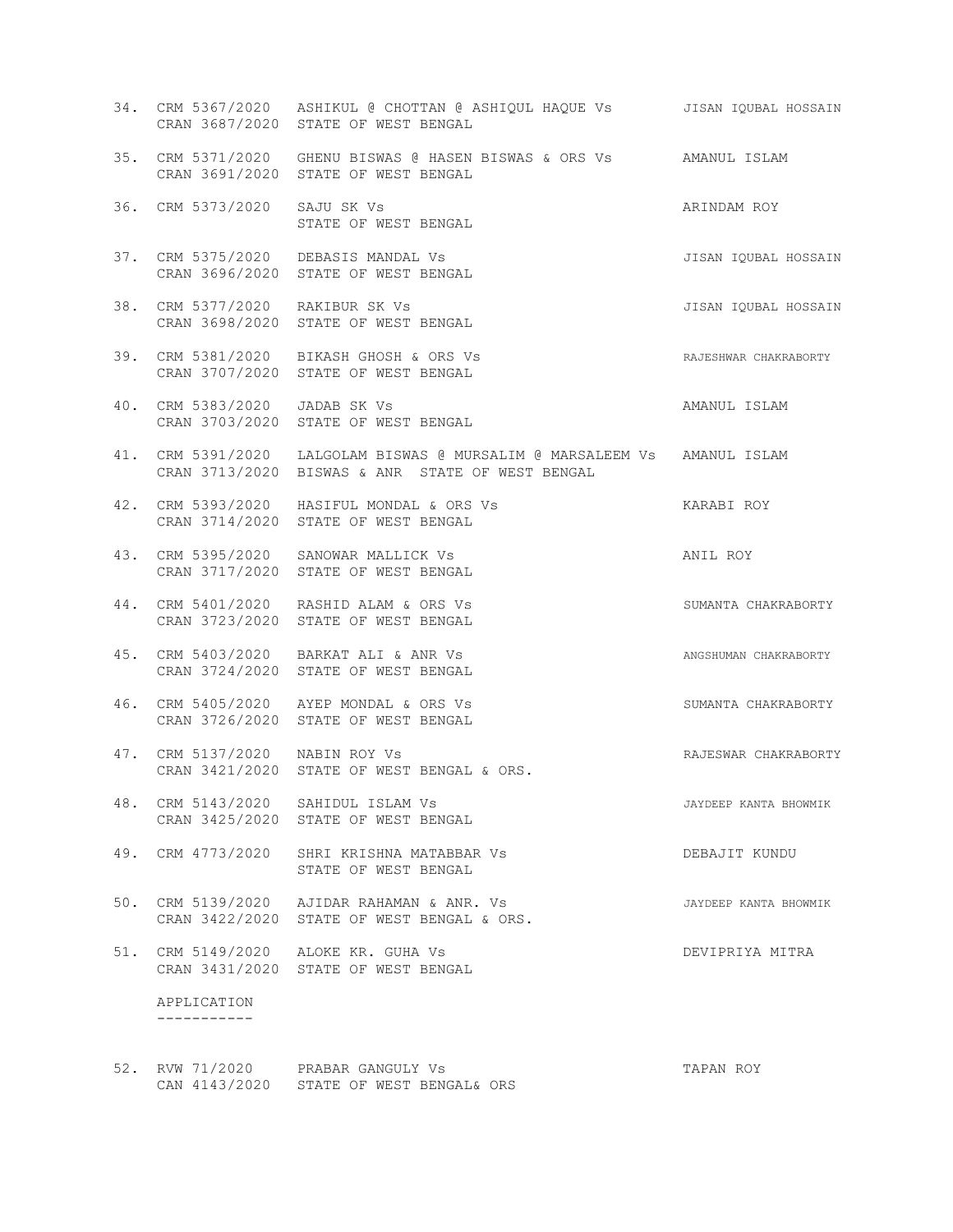- 53. FAT 139/2020 ARIJIT BHATTACHERJEE @ CHAYAN RUPAYAN DEB CAN 2817/2020 BHATTACHARJEE Vs 54. FAT 167/2020 ANUPAM BHOWMIK Vs SUPRATICK SYAMAL DIPANWITA BHOWMIK(JANA) 55. FAT 169/2020 USHRI ROY Vs **TIRTHANKAR DHALI**  CAN 3535/2020 DEBOJYOTI DE 56. MAT 469/2020 THE MANAGING COMMITEE REPT BY HEADMASTER M. CHATTERJEE CAN 3691/2020 CUM SECRT,& ORS Vs SHARBANTI DEBNATH & ORS CAN 3692/2020 57. FAT 107/2019 ANKUR SHINGAL Vs SHREYA SINGH CAN 2090/2020 RASIKA SHINGAL CAN 4046/2020 58. FMAT 355/2020 GEETHA GEORGE Vs **KAUSHIK SAHA**  CAN 4625/2020 SPENCERS RETAIL LTD CAN 4627/2020 CAN 4628/2020
- 59. MAT 487/2020 HINDUSTAN PETROLEUM CORPORATION LTD & ORS PRASUN MUKHERJEE CAN 4418/2020 VS M/S BINDU KHANNA & ORS CAN 4420/2020
- 60. MAT 488/2020 HINDUSTAN PETROLEUM CORPORATION LTD. & ORS PRASUN MUKHEJEE CAN 4427/2020 Vs M/S AVHISHEK KHANNA & ORS CAN 4428/2020
- 61. MAT 489/2020 BSNL & ORS. Vs KOUSTAV BAGCHI CAN 4457/2020 AJIT KR. DAS & ORS. CAN 4458/2020

 TRIBUNAL APPLICATION --------------------

- 62. WP.ST 59/2020 DIPAK SAMANTA Vs GOPA BISWAS STATE OF WEST BENGAL & ORS.
- 63. WPLRT 29/2020 BABULAL GHOSH & ANR Vs D BANERJEE CAN 4000/2020 STATE OF WEST BENGAL & ORS
- 64. WP.ST 61/2020 THE PUBLIC SERVICE COMMISSION ,W.B. & ORS VsSHRABONI SARKAR MINARUL ISLAM MONDAL & ANR
- 65. WP.CT 39/2020 UNION OF INDIA & ORS Vs PINAKI BHATTACHARYA CAN 4698/2020 ACHYUT KUMAR BAL NEOGI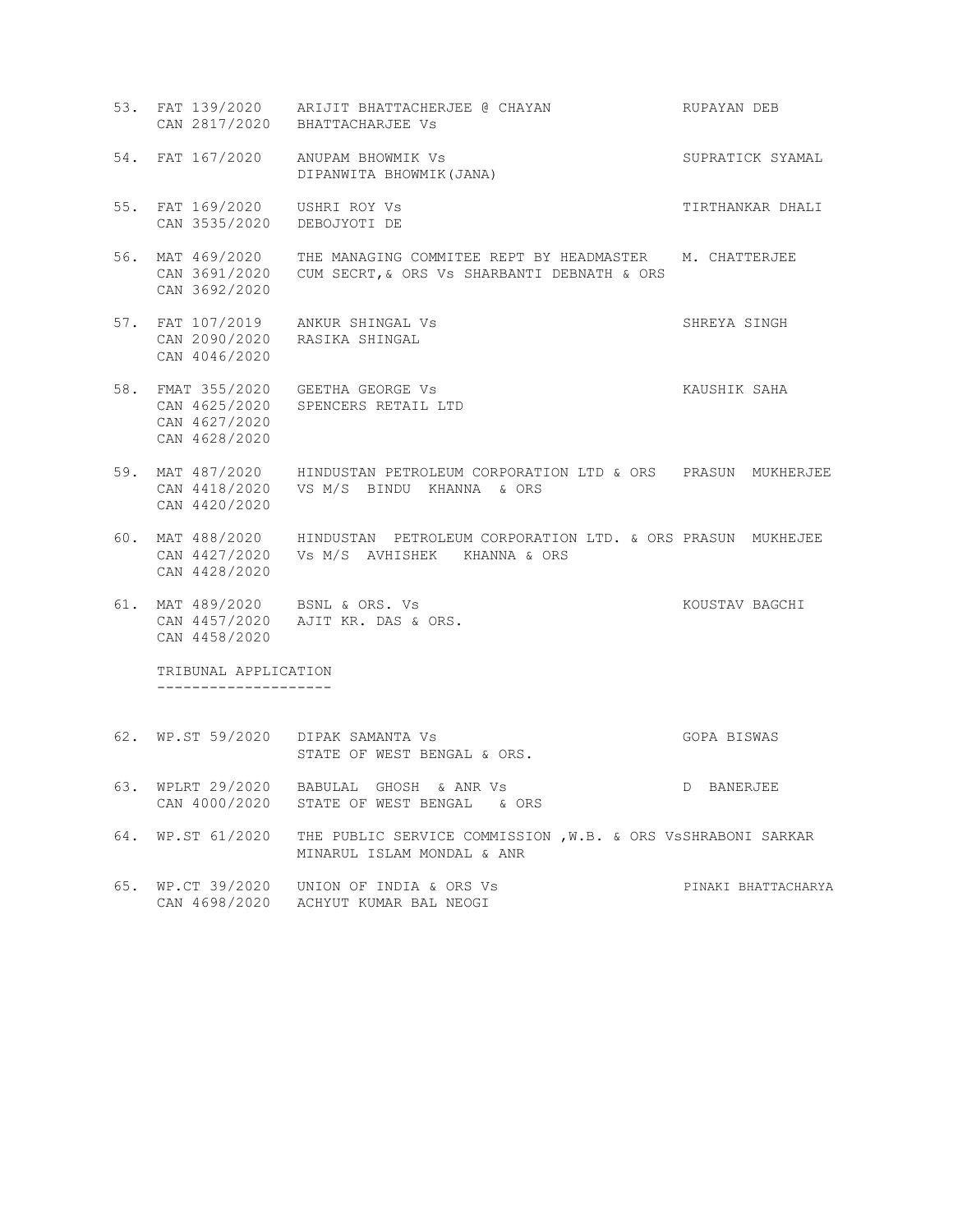# APPELLATE SIDE ON MONDAY, THE 10TH AUGUST, 2020 COURT NO. 8 (VIA VIDEO CONFERENCE)

### 2:00 P.M. TO 3.30 P.M.

### HON'BLE JUSTICE SOUMEN SEN

#### Note : Matters will be taken up through physical hearing only when both the parties are agreed.

 MOTION ------

| $1$ . |                                | WP 23287W/2015 RAVINDRA KR CHOPRA & ANR Vs A P CHOWDHURY<br>CAN 3949/2020 STATE OF WEST BENGAL & ORS        |                     |
|-------|--------------------------------|-------------------------------------------------------------------------------------------------------------|---------------------|
| 2.    | WP 5543W/2020                  | MURSHIDABAD PATNI CO-OPERATIVE SOCIETY SHAHAN SHAH<br>CAN 3258/2020 LTD & ANR Vs STATE OF WEST BENGAL & ORS |                     |
| 3.    | WP 5651W/2020<br>CAN 3515/2020 | M/S LCL LOGISTIX (INDIA) PVT. LTD Vs RAKESH SARKAR<br>UNION OF INDIA& ORS                                   |                     |
| 4.    |                                | WP 5655W/2020 JANNATUN TAJRIN & ANR. Vs<br>CAN 3524/2020 STATE OF WEST BENGAL & ORS.                        | ALI AHSAN ALAMGIR   |
| 5.    |                                | WP 5809W/2020 MANOTOSH MAHATO & ORS Vs<br>CAN 3823/2020 STATE OF WEST BENGAL & ORS                          | ANINDA BHATTACHARYA |
| 6.    |                                | WP 6107W/2020 GOUTAM KUMAR SAHOO & ORS Vs AMIT BARAN DASH<br>CAN 4363/2020 STATE OF WEST BENGAL & ORS       |                     |
| 7.    |                                | WP 6109W/2020 MD SAIFULLAH SK & ANR Vs<br>CAN 4371/2020 STATE OF WEST BENGAL & ORS                          | DEBANJAN CHATTERJEE |
| 8.    |                                | WP 6111W/2020 SUBARNA DUTTA Vs<br>CAN 4368/2020 SAHA INSTITUTE OF NUCLEAR PHYSICS & ORS                     | SOHAN DEY DHARA     |
| 9.    |                                | WP 6113W/2020 GAFFAR GSAZI Vs<br>CAN 4370/2020 STATE OF WEST BENGAL & ORS                                   | MARIA RAHAMAN       |
| 10.   | WP 6115W/2020 JIYAUL HAQUE Vs  | CAN 4372/2020 STATE OF WEST BENGAL & ORS                                                                    | ARGHYA CHAKRABARTI  |
| 11.   |                                | WP 6117W/2020 DEBAJANI POLITA Vs<br>CAN 4374/2020 STATE OF WEST BENGAL & ORS                                | ARPAN ROY KANJILAL  |
|       |                                | 12. WP 6119W/2020 HIMANGSHU GHOSH Vs<br>CAN 4376/2020 STATE OF WEST BENGAL & ORS                            | ARNAB MUKHERJEE     |
| 13.   |                                | WP 6121W/2020 SAIKAT GOSWAMI Vs<br>CAN 4379/2020 STATE OF WEST BENGAL & ORS                                 | TANUJA BASAK        |
| 14.   | CAN 4381/2020                  | WP 6123W/2020 JADUPATI BERA Vs<br>STATE OF WEST BENGAL & ORS                                                | TANUJA BASAK        |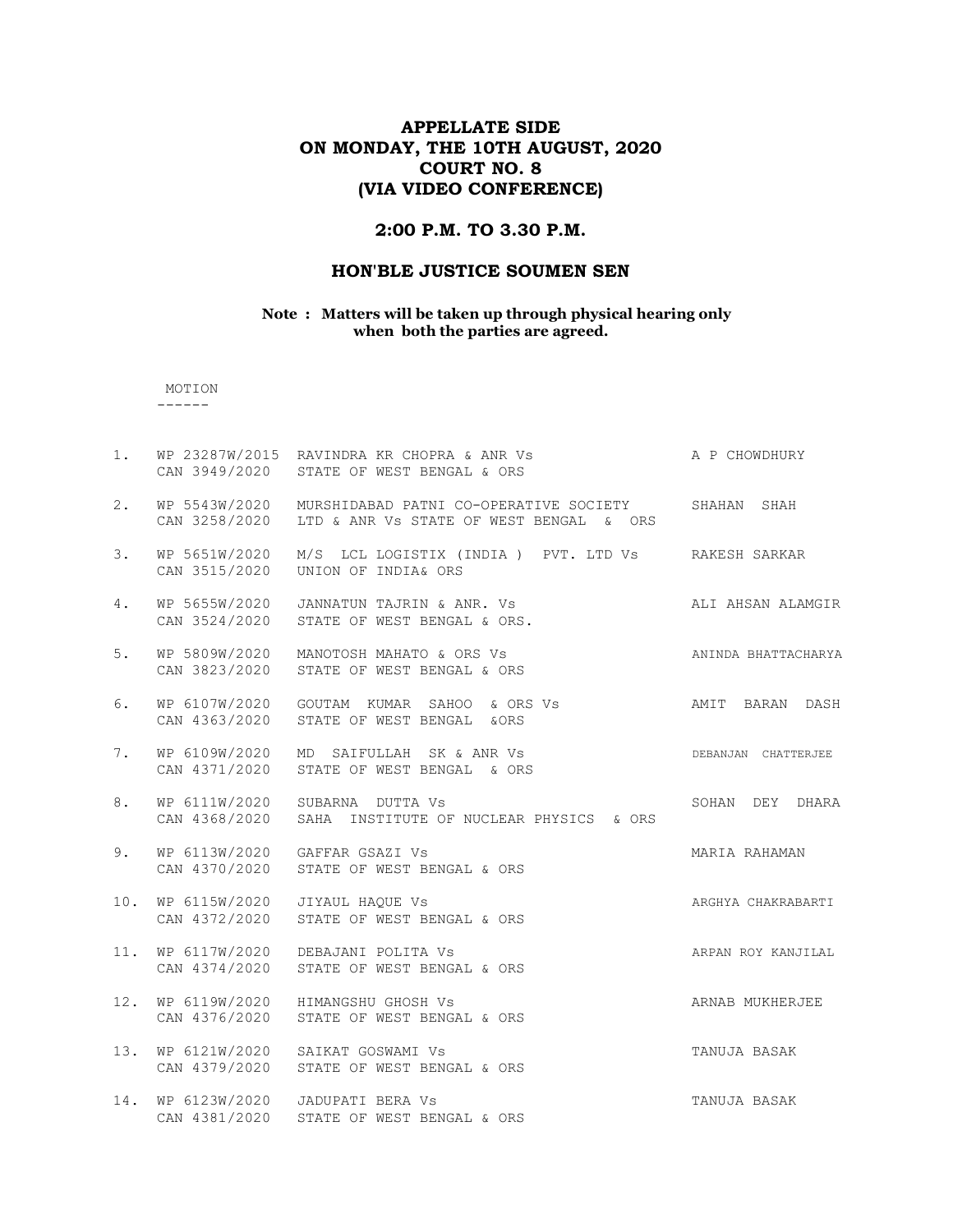- 15. WP 6125W/2020 TANMOY KUMAR KAR Vs TANUJA BASAK CAN 4386/2020 STATE OF WEST BENGAL & ORS 16. WP 6127W/2020 GOPAL MONDAL Vs PANKAJ HALDER
- CAN 4394/2020 STATE OF WEST BENGAL & ORS
- 17. WP 6129W/2020 DEBU SARDAR Vs PROBAL SARKAR CAN 4391/2020 STATE OF WEST BENGAL & ORS
- 18. WP 6131W/2020 NAJBUL MOLLA & ORS Vs PANKAJ HALDER CAN 4395/2020 STATE OF WEST BENGAL & ORS
- 19. WP 6007W/2020 ARABINDA KARMAKAR Vs SANJAY CHAKRABORTY CAN 4189/2020 STATE OF WEST BENGAL & ORS
- 20. WP 6009W/2020 DIPESH DUTTA Vs PHATICK CHANDRA DAS CAN 4192/2020 UNION OF INDIA & ORS
- 21. WP 6011W/2020 SUMAN BHATTACHARYYA Vs GOBINDA CHANDRA BAIDYA CAN 4196/2020 STATE OF WEST BENGAL & ORS
- 22. WP 6013W/2020 KANIKA BANDYOPADHYAY Vs SAKTI PADA JANA CAN 4199/2020 STATE OF WEST BENGAL & ORS CAN 4201/2020
- 23. WP 6015W/2020 JOYDIP MITRA Vs PAPPU ADHIKARI CAN 4203/2020 STATE OF WEST BENGAL& ORS
- 24. WP 6017W/2020 SOUDIP BHADURI Vs PAPPU ADHIKARI CAN 4205/2020 SISTER NIVEDITA UNIVERSITY & ORS
- 25. WP 6019W/2020 SMARTSPACE INFRASTRUCTURE PVT.LTD& ANR Vs MEGHAJIT MUKHERJEE CAN 4207/2020 UNION OF INDIA& ORS
- 26. WP 6021W/2020 KALPANA BHATTACHARJEE Vs SAYAN SINHA CAN 4209/2020 STATE OF WEST BENGAL & ORS
- 27. WP 6023W/2020 SEASHELL HOTELS AND RESORTS & ORS Vs MEGHAJIT MUKHERJEE CAN 4211/2020 UNION OF INDIA & ORS

 APPLICATION -----------

28. WP 4795W/2020 HINDUSTAN STEEL WORKS CONSTRUCTION LIMITED VsPARTHA PRATIMMUKHOPADHYAY CAN 3072/2020 BOARD OF TRUSTEES FOR THE PORT OF KOLKATA & ORS CAN 3073/2020

 ADMISSION OF CRL APPEAL -----------------------

- 29. CRA 181/2020 KHADEM SK @ SEKH KHADEM Vs SUMAN DE CRAN 3384/2020 STATE OF WEST BENGAL & ORS
- 30. CRA 1/2020 SADEK ALI & ORS Vs RAJU MONDAL CRAN 286/2020 STATE OF WEST BENGAL CRAN 2816/2020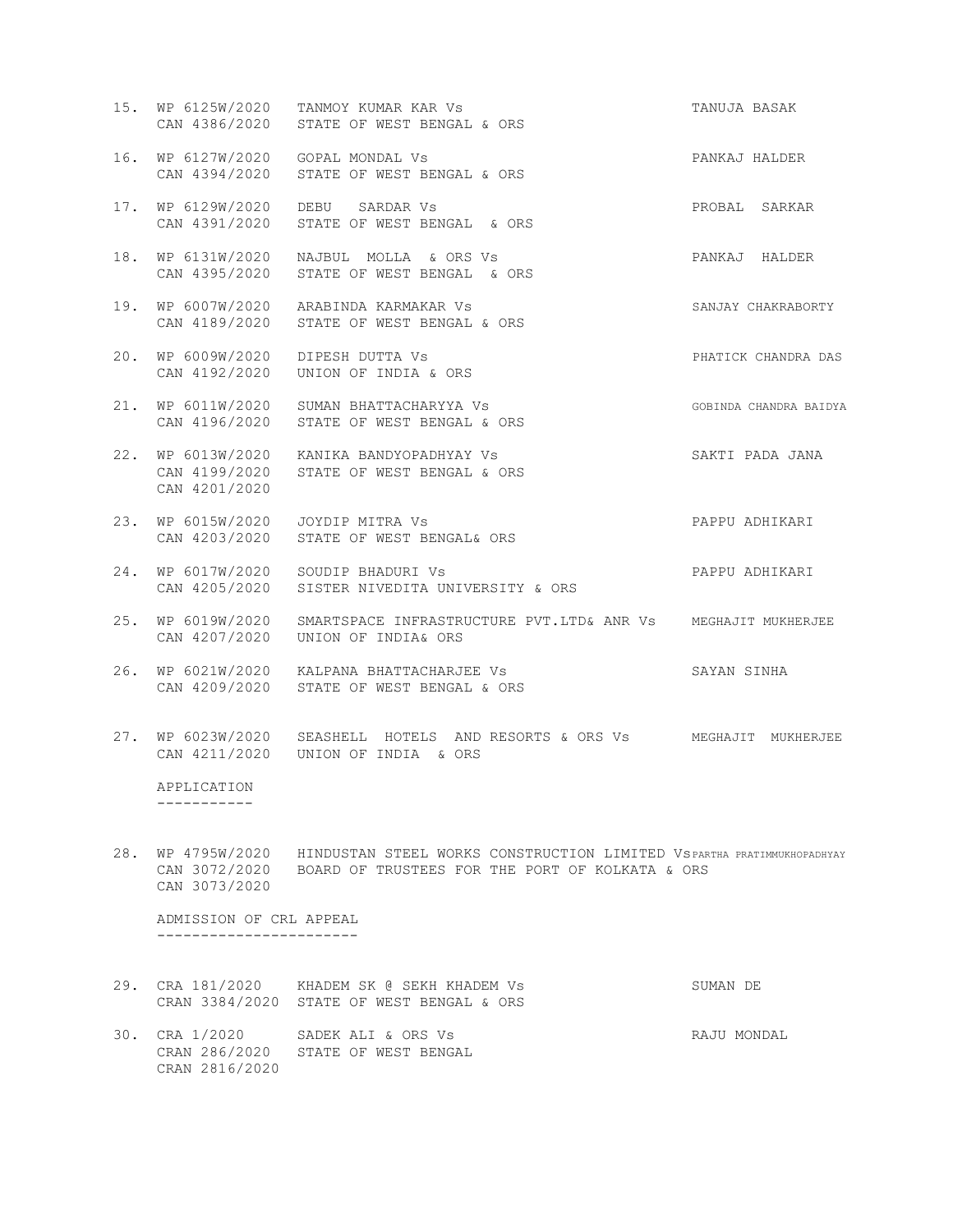| 31. CRA 183/2020                    | SUDHANGSHU SEKHAR JANA Vs |  |
|-------------------------------------|---------------------------|--|
| CRAN 3400/2020 STATE OF WEST BENGAL |                           |  |

32. CRA 171/2020 MADHUSUDAN JANA Vs ARUN KUMAR DAS CRAN 2881/2020 STATE OF WEST BENGAL

31. CRA 183/2020 SUDHANGSHU SEKHAR JANA Vs AMAL KRISHNA SAMANTA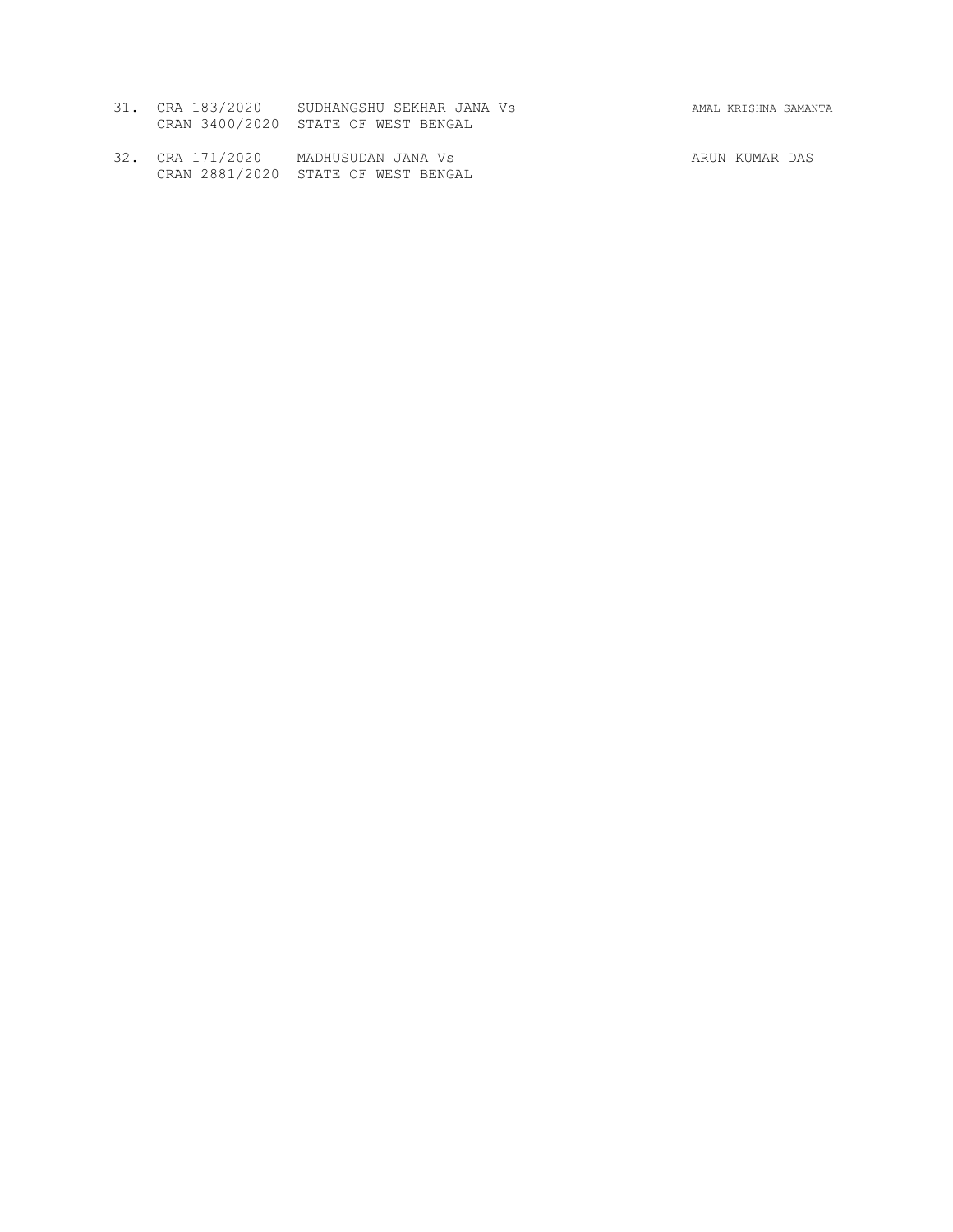# ORIGINAL SIDE ON MONDAY, THE 10TH AUGUST, 2020 COURT NO. 8 (VIA VIDEO CONFERENCE)

#### 2:00 P.M. TO 3.30 P.M.

#### HON'BLE JUSTICE SOUMEN SEN

#### Note : Matters will be taken up through physical hearing only when both the parties are agreed.

 COURT APPLICATIONS UNDER ART.226 --------------------------------

| GA 979/2020 | ICS CHEMICAL INDUSTRIES AND ANR Vs    | A K AWASTHI |
|-------------|---------------------------------------|-------------|
|             | KOLKATA MUNICIPAL CORPORATION AND ORS |             |

WITH

WP 225/2020

 NEW CHAMBER APPLICATIONS ------------------------

| 2. GA 973/2020 | MAGMA FINCORP LIMITED Vs  | SINHA & CO |  |
|----------------|---------------------------|------------|--|
|                | THAKUR A. K. SINGH & ANR. |            |  |

WITH

EC 78/2020

 NEW MOTIONS -----------

- 3. AP 863/2019 M/S. BHOWMICK ENTERPRISES (INDIA) Vs TAPAS DUTTA UNION OF INDIA
- 4. AP 207/2020 EMAMI CAPITAL MARKETS LTD Vs **AJAY GAGGAR** IDEAL REAL ESTATE PVT LTD & ANR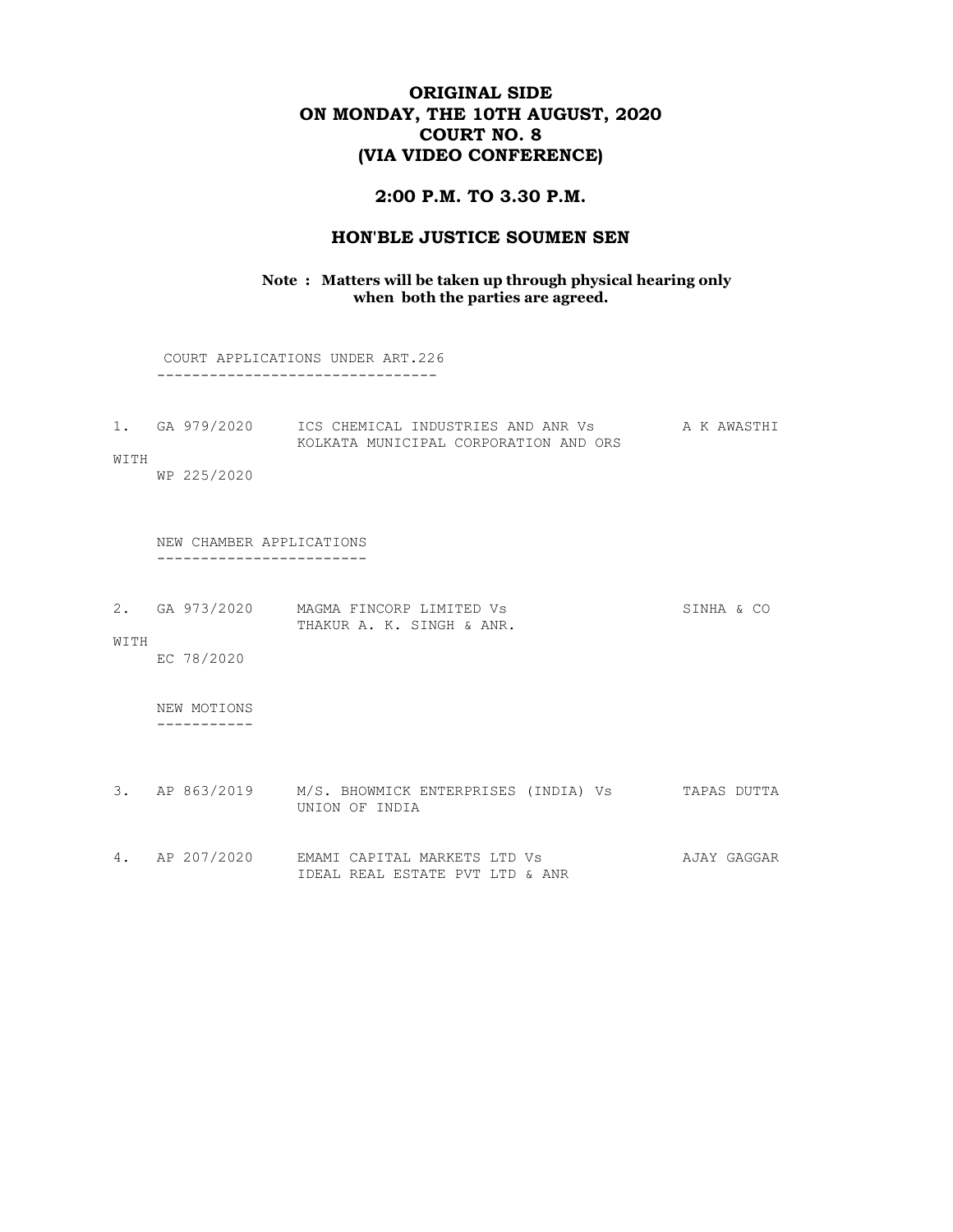# APPELLATE SIDE ON MONDAY, THE 10TH AUGUST, 2020 COURT NO. 11 (VIA VIDEO CONFERENCE)

### 11:00 A.M. TO 1.00 P.M.

# HON'BLE JUSTICE SAMAPTI CHATTERJEE AND HON'BLE JUSTICE JAY SENGUPTA

#### Note : Matters will be taken up through physical hearing only when both the parties are agreed.

 APPLICATION FOR BAIL --------------------

|    |                           | 1. CRM 4600/2020 CHIRANJIT ROY Vs<br>CRAN 2741/2020 STATE OF WEST BENGAL                                   | KALIPADA DAS          |
|----|---------------------------|------------------------------------------------------------------------------------------------------------|-----------------------|
|    |                           | 2. CRM 4902/2020 KHADIMUL HAQUE @ KHADIMUL HOSSAIN Vs FILLLOL SAHA PODDER<br>STATE OF WEST BENGAL          |                       |
|    |                           | 3. CRM 4920/2020 MITHUN BARMAN Vs<br>STATE OF WEST BENGAL                                                  | HILLOL SAHA PODDER    |
| 4. |                           | CRM 4950/2020 SANJAY GUPTA Vs<br>CRAN 3176/2020 STATE OF WEST BENGAL                                       | MRITYUNJOY CHATTERJEE |
| 5. |                           | CRM 5133/2020 PRADIP BARMAN Vs<br>STATE OF WEST BENGAL & ORS.                                              | HILLOL SAHA PODDAR    |
| 6. | CRAN 3065/2020            | CRM 3674/2020 MANIRUL ISLAM SARDAR@MONIRUL Vs SATADRU LAHIRI<br>CRAN 3232/2020 STATE OF WEST BENGAL        |                       |
| 7. |                           | CRAN 3636/2020 MONDAL Vs STATE OF WEST BENGAL                                                              |                       |
| 8. | CRM 5326/2020 BAPI DAS Vs | CRAN 3641/2020 STATE OF WEST BENGAL                                                                        | DEBASIS KAR           |
| 9. |                           | CRM 5328/2020 RABINDRANATH ADAK Vs<br>CRAN 3640/2020 STATE OF WEST BENGAL                                  | AMANUL ISLAM          |
|    |                           | 10. CRM 5330/2020 SANJIT SHARMA & ANR Vs<br>CRAN 3644/2020 STATE OF WEST BENGAL                            | DHANANJAY BANERJEE    |
|    |                           | 11. CRM 5334/2020 JOY DAS @ TUKAI @ JOYDAS Vs ANGSHUMAN CHAKRABORTY<br>CRAN 3648/2020 STATE OF WEST BENGAL |                       |
|    |                           | 12. CRM 5344/2020 DEBASISH BARMAN @ RAJA Vs XOUSTAV BAGCHI<br>CRAN 3658/2020 STATE OF WEST BENGAL          |                       |
|    |                           | 13. CRM 5346/2020 ABED ALI KHAN @ RAJESH Vs<br>CRAN 3659/2020 STATE OF WEST BENGAL                         | SAMARJIT GHOSAL       |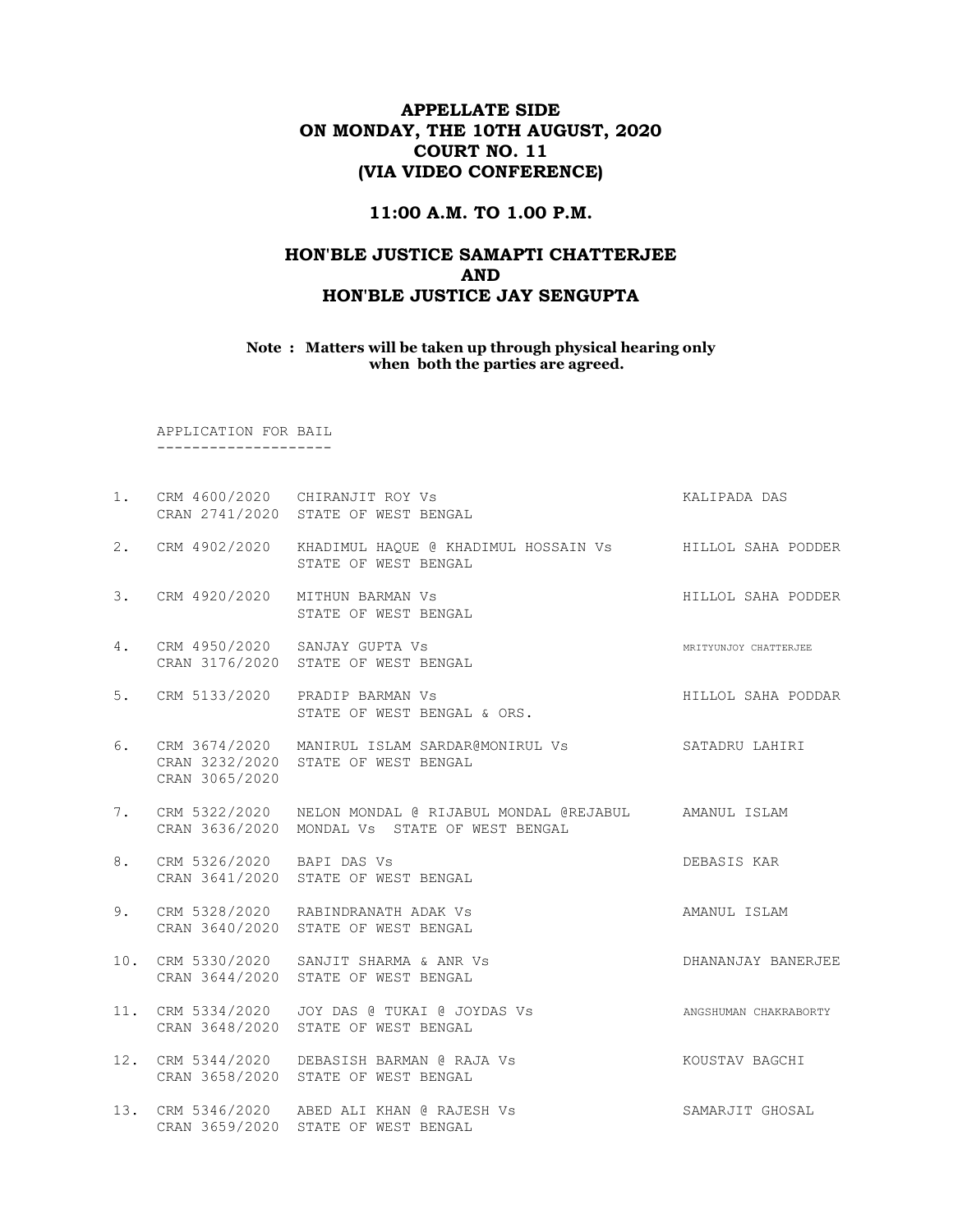- 14. CRM 5350/2020 NAJIBUL MALLICK Vs **ANGSHUMAN CHAKRABORTY** CRAN 3665/2020 STATE OF WEST BENGAL
- 15. CRM 5360/2020 BAPPA SARDAR Vs TAPAS KUMAR DEY CRAN 3679/2020 STATE OF WEST BENGAL
- 16. CRM 5364/2020 ALAMGIR SK @ ALAM SK Vs AMANUL ISLAM CRAN 3683/2020 STATE OF WEST BENGAL
- 17. CRM 5380/2020 BABUSONA SARDAR @ BITTU Vs AMANUL ISLAM CRAN 3704/2020 STATE OF WEST BENGAL
- 18. CRM 5384/2020 MIR REJAUL ALI @ RIJUL Vs SAGAR SAHA CRAN 3705/2020 STATE OF WEST BENGAL
- 19. CRM 5388/2020 SANDIP HALDER @ BAPPA Vs AMANUL ISLAM CRAN 3710/2020 STATE OF WEST BENGAL
- 20. CRM 5394/2020 RAKESH BISWAS @ SANTU Vs AMANUL ISLAM CRAN 3716/2020 STATE OF WEST BENGAL
- 21. CRM 5402/2020 RAHUL HARI Vs AMANUL ISLAM CRAN 3722/2020 STATE OF WEST BENGAL
- 22. CRM 5406/2020 KAKA SINGH @ RAJVEER SINGH @ KALA Vs ANGSHUMAN CHAJKRABORTY CRAN 3727/2020 STATE OF WEST BENGAL
- 23. CRM 5408/2020 TAPAN THAPA & ANR Vs ANGELIAN CHAKRABORTY CRAN 3729/2020 STATE OF WEST BENGAL

 APPLICATION FOR ANTICIPATORY BAIL ---------------------------------

- 24. CRM 4652/2020 SANKAR BAG Vs PURNASIS BHUNIYA CRAN 2819/2020 STATE OF WEST BENGAL
- 25. CRM 4932/2020 KISHOR DAS Vs ASRAF MANDAL CRAN 3141/2020 STATE OF WEST BENGAL
- 26. CRM 4940/2020 MOHIBUR MONDAL & ORS Vs BUSHRA KHATOON CRAN 3156/2020 STATE OF WEST BENGAL
- 27. CRM 5004/2020 UMA BARMAN Vs **MADHUSHRI DUTTA MAJUMDAR** STATE OF WEST BENGAL
- 28. CRM 5026/2020 MANISH MAJUMDAR Vs TIRTHANKAR MURMU CRAN 3263/2020 DIRECTORATE OF REVENUE INTELLIGENCE
- 29. CRM 5118/2020 SAHIDUL ISLAM Vs JAYDEEP KANTA BHOWMICK CRAN 3393/2020 STATE OF WEST BENGAL
- 30. CRM 5324/2020 SADIKUL ISLAM @ SADIKUL ALAM Vs ARUP SARKAR CRAN 3638/2020 STATE OF WEST BENGAL
- 31. CRM 5332/2020 NEJAMUDDIN Vs ANINDYA GHOSH CRAN 3645/2020 STATE OF WEST BENGAL
- 32. CRM 5336/2020 RABIJAMAL SK. @ RABI JAMAL SK. & ORS Vs SOMNATH ADHIKARY CRAN 3650/2020 STATE OF WEST BENGAL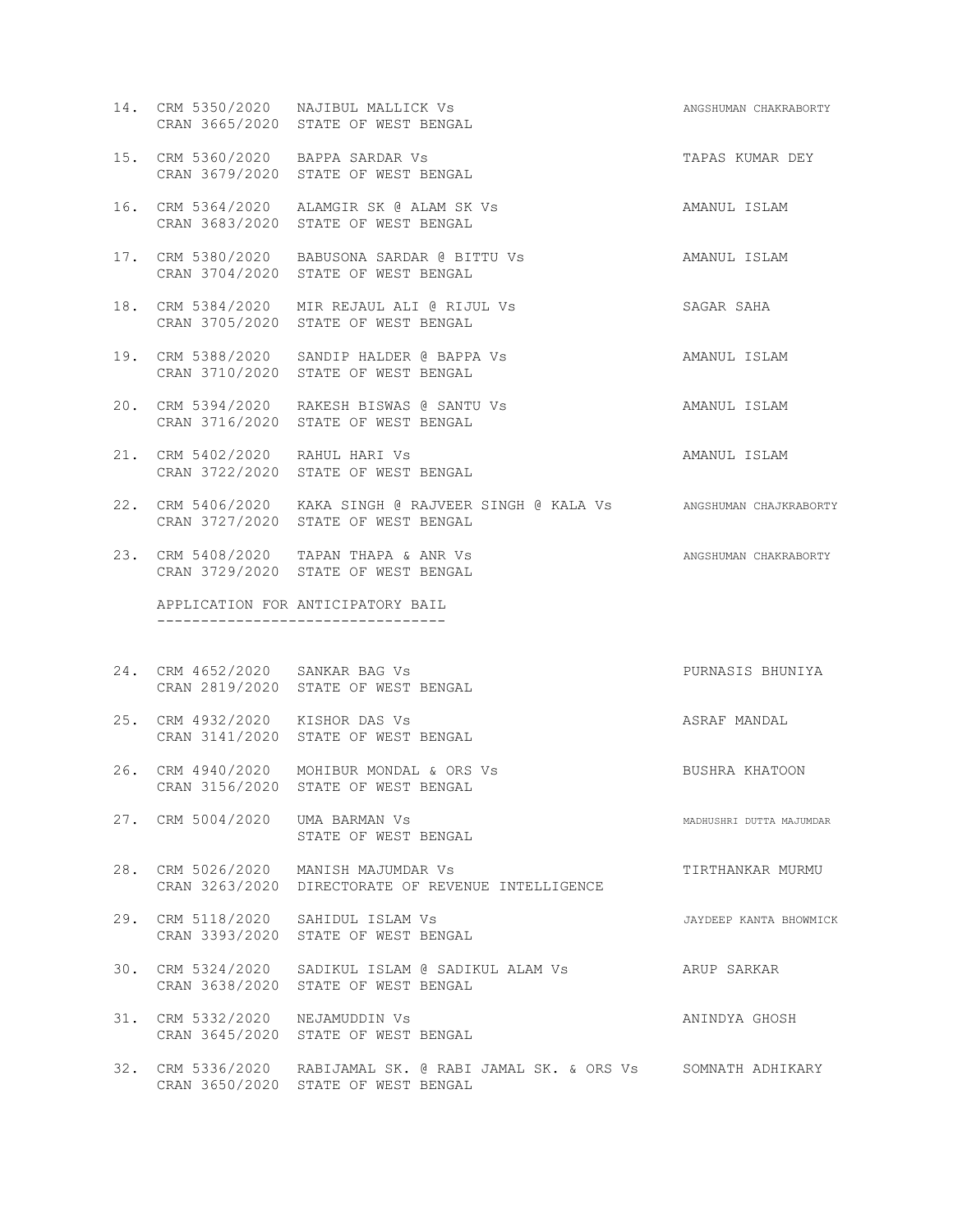|     |                                  | 33. CRM 5338/2020 NAJIRUL SK @ NAJIRUL ISLAM Vs SOMNATH ADHIKARY<br>CRAN 3652/2020 STATE OF WEST BENGAL             |                          |
|-----|----------------------------------|---------------------------------------------------------------------------------------------------------------------|--------------------------|
|     |                                  | 34. CRM 5340/2020 NAIS BIBI @ NICE BIBI & ANR Vs SOMNATH ADHIKARY<br>CRAN 3654/2020 STATE OF WEST BENGAL            |                          |
|     |                                  | 35. CRM 5342/2020 INTIAZ ALI @ ENTAJ & ORS Vs               KUNAL GANGULY<br>CRAN 3656/2020 STATE OF WEST BENGAL    |                          |
|     |                                  | 36. CRM 5348/2020 NABAKUMAR PAL @ NABA KUMAR PAL Vs JISAN IQUBAL HOSSAIN<br>CRAN 3663/2020 STATE OF WEST BENGAL     |                          |
|     |                                  | 37. CRM 5352/2020 REJABUL SK @ GANGA @ REJAUL & ANR Vs ANISUR RAHAMAN<br>CRAN 3669/2020 STATE OF WEST BENGAL        |                          |
|     |                                  | MAZHAR HOSSAIN CHOWDHURY<br>38. CRM 5356/2020 RASID GOLDAR Vs<br>CRAN 3672/2020 STATE OF WEST BENGAL                |                          |
|     |                                  | 39. CRM 5358/2020 SEIKH INTAJ ALI Vs<br>CRAN 3677/2020 STATE OF WEST BENGAL                                         | MAZHAR HOSSAIN CHOWDHURY |
|     |                                  | 40. CRM 5362/2020 KAUSHALYA DEBNATH & ORS Vs<br>CRAN 3680/2020 STATE OF WEST BENGAL                                 | SAYANTAN HAZRA           |
|     | 41. CRM 5366/2020 LILUFA SHAH Vs | CRAN 3686/2020 STATE OF WEST BENGAL                                                                                 | MRINAL KANTI MUKHERJEE   |
|     |                                  | 42. CRM 5368/2020 SK IMRAN & ORS Vs<br>CRAN 3688/2020 STATE OF WEST BENGAL                                          | SK TOSLIM ALI            |
|     |                                  | 43. CRM 5370/2020 SADHAN KR BAGCHI @ SADHAN BAGCHI VS MRINAL KANTI MUKHERJEE<br>CRAN 3690/2020 STATE OF WEST BENGAL |                          |
|     |                                  | 44. CRM 5372/2020 ASHIKUL @ CHOTTAN @ ASHIQUL HAQUE Vs JISAN IQUBAL HOSSAIN<br>CRAN 3692/2020 STATE OF WEST BENGAL  |                          |
|     |                                  | 45. CRM 5374/2020 RAHUL HAZRA & ANR Vs<br>STATE OF WEST BENGAL                                                      | ARINDAM ROY              |
|     | 46. CRM 5376/2020 SAFIKUL SK Vs  | CRAN 3697/2020 STATE OF WEST BENGAL                                                                                 | JISAN IOBAL HOSSAIN      |
| 47. |                                  | CRM 5378/2020 SANJIB DAS & ORS Vs<br>CRAN 3700/2020 STATE OF WEST BENGAL                                            | SANDIP KUMAR MONDAL      |
| 48. |                                  | CRM 5382/2020 ARUN BHUNIA & ORS Vs<br>CRAN 3702/2020 STATE OF WEST BENGAL                                           | SANDIP KUMAR MONDAL      |
| 49. |                                  | CRM 5386/2020 MONIRUL SK & ANR Vs<br>CRAN 3708/2020 STATE OF WEST BENGAL                                            | BITASOK BANERJEE         |
| 50. |                                  | CRM 5390/2020 PRANAB SUTRADHAR Vs<br>CRAN 3712/2020 STATE OF WEST BENGAL                                            | AMANUL ISLAM             |
| 51. | CRM 5392/2020 ALAMGIR SK Vs      | CRAN 3715/2020 STATE OF WEST BENGAL                                                                                 | AMANUL ISLAM             |
|     |                                  | 52. CRM 5396/2020 ROFIKUL HALSANA Vs<br>CRAN 3718/2020 STATE OF WEST BENGAL                                         | AMANUL ISLAM             |
| 53. |                                  | CRM 5398/2020 SK SADDAM HOSSAION @ SEKH SADDAM @ SADDAM SUJOY SARKAR<br>CRAN 3720/2020 SK Vs STATE OF WEST BENGAL   |                          |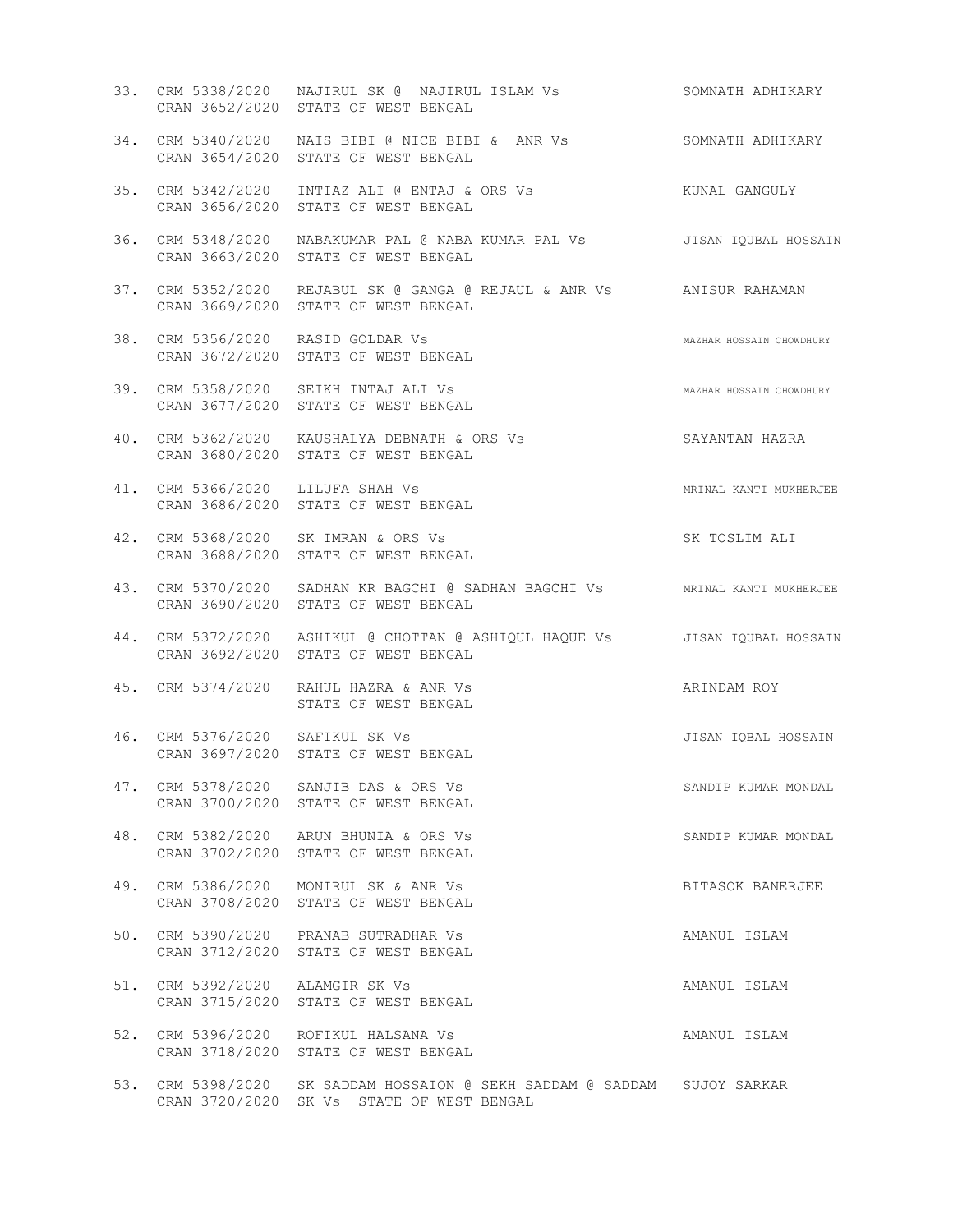54. CRM 5400/2020 NAZIR SAHAJI @ RAJIB RASHED Vs SURAJIT BASU CRAN 3721/2020 STATE OF WEST BENGAL 55. CRM 5404/2020 ALAUDDIN MONDAL @ BAPI MONDAL @ BAPI ALI Vs SUMANTA CHAKRABORTY CRAN 3725/2020 STATE OF WEST BENGAL BAIL IN CONNECTION WITH APPEAL ------------------------------ 56. CRA 62/2020 MD. IRFAN @ SONU & ORS. Vs SANJIDA SULTANA STATE OF WEST BENGAL WITH CRAN 2772/2020 CANCELLATION OF BAIL -------------------- 57. CRM 4630/2020 MINAJUDDIN MONDAL Vs **WEDAL WAS CONSTRUCTED AN ADDET** ORN SANKAR CHATTOPADHYAY CRAN 2791/2020 STATE OF WEST BENGAL & ANR APPLICATION ----------- 58. FMAT 210/2020 ANANT WIRES PVT. LTD. Vs SAMAPTI ROY CAN 2723/2020 TEA PACKERS (INDIA) PVT. LTD. CAN 3724/2020 59. MAT 494/2020 AXIS ; BANK LTD Vs SANJAY GINODIA CAN 4727/2020 GAURAV DALMIA & ORS CAN 4729/2020 CAN 4730/2020 60. MAT 495/2020 AXIS BANK LTD Vs SANJAY GINODIA CAN 4732/2020 RAGHU HARI DALMIA & ORS CAN 4733/2020 CAN 4734/2020

 ADMISSION OF CRL APPEAL -----------------------

61. CRA 164/2020 GANGADHAR RAJOWAR @ RAJWAR & ANR Vs SAURADEEP DUTTA STATE OF WEST BENGAL

 TRIBUNAL APPLICATION --------------------

- 62. WP.ST 64/2020 DR KAUSHIK SADHUKHAN Vs BISWARUP NANDY CAN 4531/2020 STATE OF WEST BENGAL & ORS
- 63. WP.CT 38/2020 MANISH KUMAR Vs BHARAT BHUSAN CAN 4559/2020 THE COMPTROLLER & AUDITOR GENERAL OF INDIA & ORS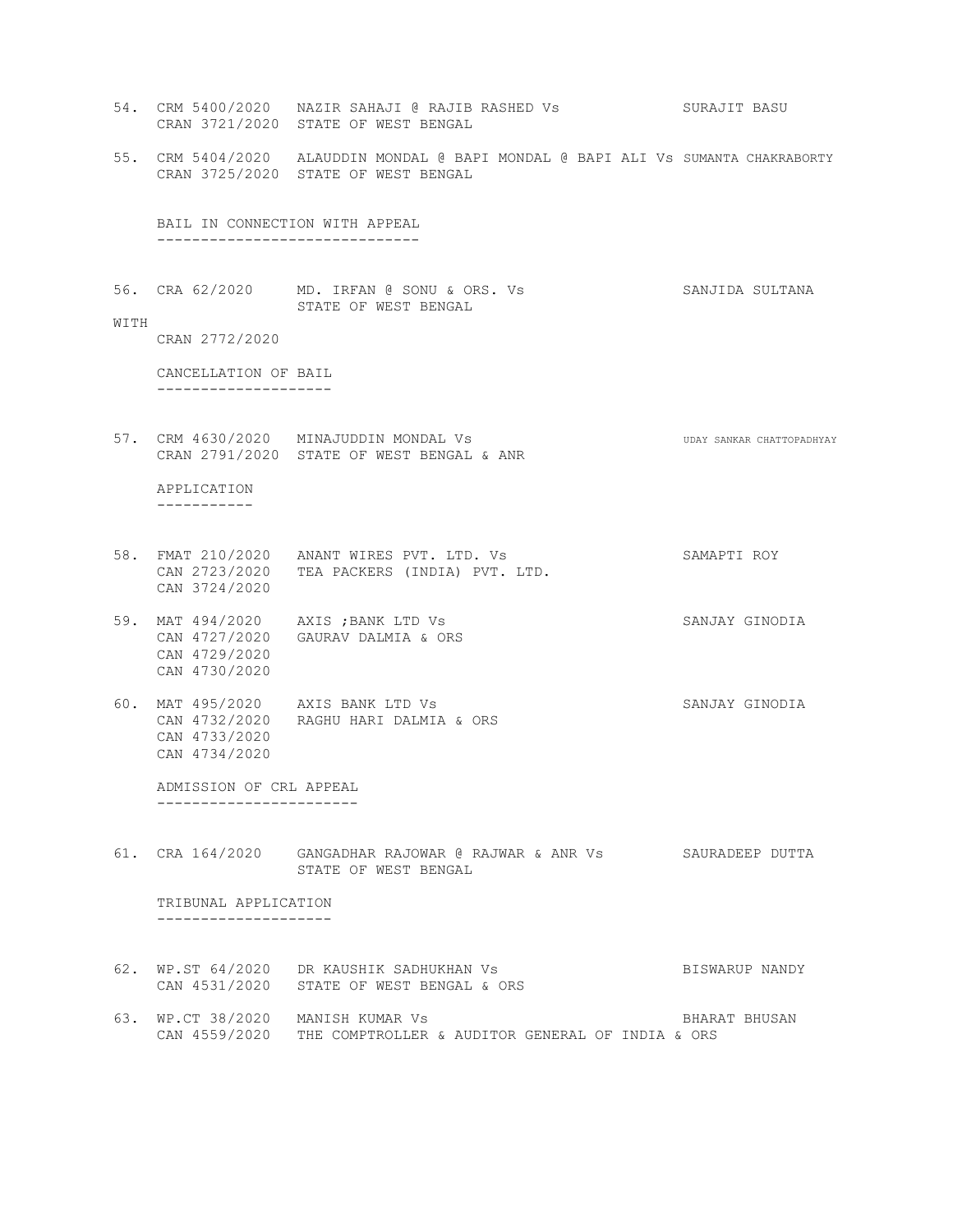## APPELLATE SIDE ON MONDAY, THE 10TH AUGUST, 2020 COURT NO. 11 (VIA VIDEO CONFERENCE)

#### 2:00 P.M. TO 3.30 P.M.

#### HON'BLE JUSTICE SAMAPTI CHATTERJEE

Note : Matters will be taken up through physical hearing only when both the parties are agreed.

 TO BE MENTIONED ---------------

1. WP 5924W/2020 BIJIT ROY Vs **KOUSTAV BAGCHI**  CAN 4067/2020 THE STATE BANK OF INDIA & ORS MOTION ------ 2. WP 5978W/2020 RAJESH SARAF Vs SANWAL TIBREWAL CAN 4146/2020 UNION OF INDIA & ORS 3. WP 5980W/2020 M/S K.D. GUPTA & CO Vs AKSHAT AGARWAL CAN 4148/2020 ASST. COMMISSIONER OF STATE TAX , BARRACKPORE RANGE & ORS 4. WP 5982W/2020 SANTANIKA SAHA Vs SWETANK RAI CAN 4149/2020 STATE OF WEST BENGAL & ORS 5. WP 5066W/2020 UTTAM KUMAR DAS Vs NIMEDITA MUKHERJEE BANGIYA GRAMIN VIKASH BANK & ORS 6. WP 5466W/2020 LINDE INDIA LTD. Vs SRINJOY BHATTACHARYA CAN 3251/2020 STATE OF WEST BENGAL & ORS 7. WP 6240W/2020 SAMBARAN MODAK & ANR Vs MITUL CHAKRABORTY CAN 4636/2020 UNION OF INDIA & ORS 8. WP 6242W/2020 PAYAL MIDYA Vs **RAJIB GHOSH**  CAN 4638/2020 UNION OF INDIA & ORS 9. WP 6244W/2020 RACHANA CHAUDHURI Vs PRADYOT KUMAR DAS CAN 4642/2020 STATE OF WEST BENGAL & ORS 10. WP 6246W/2020 JHILKA BANERJEE Vs JAYANTA MITRA CAN 4644/2020 STATE OF WEST BENGAL & ORS 11. WP 6248W/2020 GAUTAM PURKAIT & ANR Vs SABYASACHI ROY CAN 4646/2020 STATE OF WEST BENGAL & ORS 12. WP 6250W/2020 SWATI MANDAL Vs DEBABRATA DAS GUPTA CAN 4648/2020 STATE OF WEST BENGAL & ORS 13. WP 6252W/2020 SAMIRAN MANDAL & ANR Vs SYED MOSHIAR RAHAMAN CAN 4652/2020 STATE OF WEST BENGAL & ORS 14. WP 6254W/2020 AMRITA DAS (DAN) Vs DEBABRATA DAS GUPTA CAN 4654/2020 STATE OF WEST BENGAL & ORS.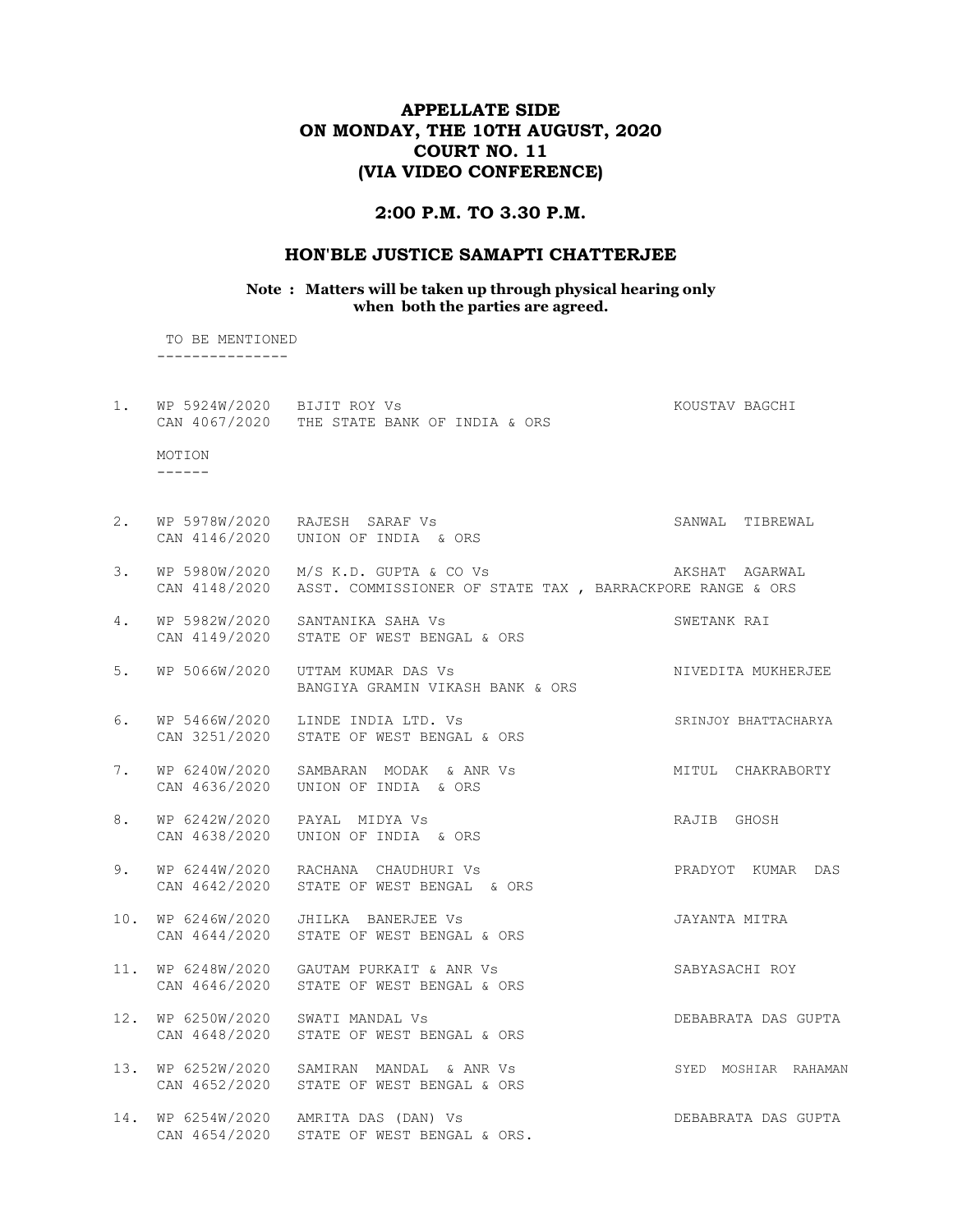|     | 15. WP 6256W/2020 SANJAY BAR Vs | CAN 4660/2020 STATE OF WEST BENGAL & ORS                                               | DEBABRATA DAS GUPTA             |
|-----|---------------------------------|----------------------------------------------------------------------------------------|---------------------------------|
| 16. |                                 | WP 6258W/2020 HAYDER MALLIK Vs<br>CAN 4662/2020 STATE OF WEST BENGAL & ORS             | RAFIKUL ISLAM SARDAR            |
| 17. |                                 | WP 6260W/2020 SOMA KARMAKAR @ SWARNAKAR Vs<br>CAN 4665/2020 STATE OF WEST BENGAL & ORS | DEBABRATA DAS GUPTA             |
| 18. |                                 | WP 6262W/2020 BUDDHA DEB MONDAL Vs<br>CAN 4668/2020 STATE OF WEST BENGAL & ORS         | DEBABRATA DAS GUPTA             |
| 19. |                                 | WP 6264W/2020 CHANCHAL DEY Vs<br>CAN 4673/2020 STATE OF WEST BENGAL & ORS              | DEBABRATA DAS GUPTA             |
| 20. |                                 | WP 6266W/2020  NANDALAL BHUNIA Vs<br>CAN 4676/2020 STATE OF WEST BENGAL & ORS          | SANGITA BANERJEE                |
| 21. |                                 | WP 5620W/2020 POOJA BHATTACHARYA Vs<br>CAN 3397/2020 STATE OF WEST BENGAL & ORS        | POOJA BHATTACHARYA<br>IN PERSON |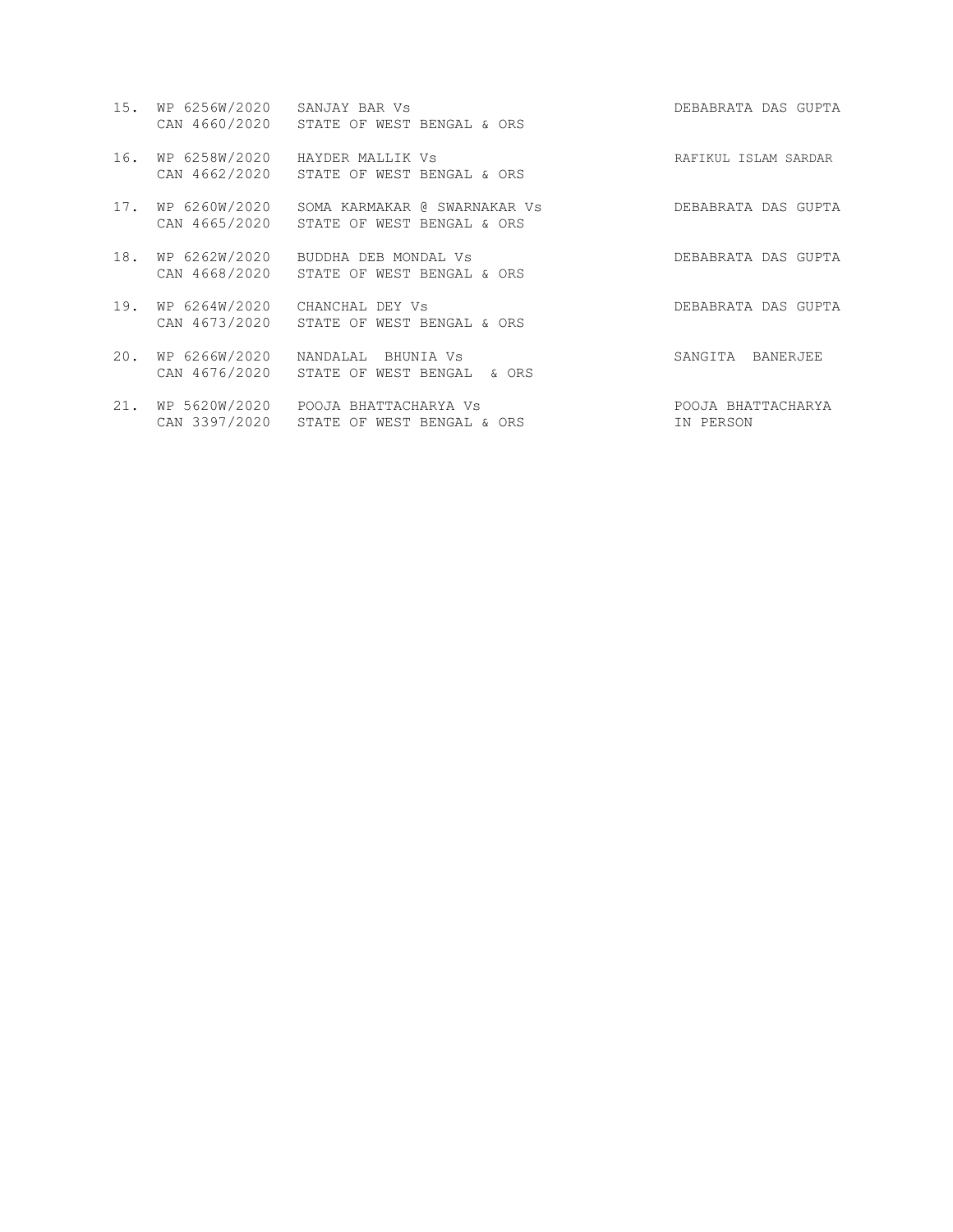# ORIGINAL SIDE ON MONDAY, THE 10TH AUGUST, 2020 COURT NO. 11 (VIA VIDEO CONFERENCE)

### 2:00 P.M. TO 3.30 P.M.

#### HON'BLE JUSTICE SAMAPTI CHATTERJEE

Note : Matters will be taken up through physical hearing only when both the parties are agreed.

 COURT APPLICATIONS UNDER ART.226 --------------------------------

|  | WP 226/2020 | HEMLATA KHATRI VS                | NIREDITA PAI |
|--|-------------|----------------------------------|--------------|
|  | GA 991/2020 | THE STATE OF WEST BENGAL AND ORS |              |

- 2. GA 964/2020 M/S. RAJGARIA TIMBER PRIVATE LIMITED & ORS. MULLICK & CO. VS STATE BANK OF INDIA & ORS. WITH
	- WP 593/2019 GA 965/2020

 NEW CHAMBER APPLICATIONS ------------------------

- 3. EC 214/2019 MAGMA FINCORP LIMITED Vs SINHA & CO. SHEK MOULALI & ANR.
- 4. EC 276/2019 TATA MOTORS FINANCE SOLUTIONS LIMITED Vs SINHA & CO. ROADWINGS INTERNATIONAL PVT. LTD. & ANR.
- 5. EC 314/2019 MAGMA FINCORP LIMITED Vs SINHA & CO. AMRENDRA SINGH & ANR.
- 6. EC 542/2019 MAGMA FINCORP LIMITED Vs SINHA & CO. DINESH KUMAR & ANR.
- 7. EC 24/2020 MAGMA FINCORP LIMITED Vs SINHA & CO. NATARAJAN GANESHAN & ANR.

 NEW MOTIONS -----------

8. CS 72/2020 SUJIT KUMAR SEN Vs Subset of the CONSTRUCT STATE STATE STATE STATE STATE STATE STATE STATE STATE STATE STATE STATE STATE STATE STATE STATE STATE STATE STATE STATE STATE STATE STATE STATE STATE STATE STATE STA BASANTA KUMAR SEN AND ORS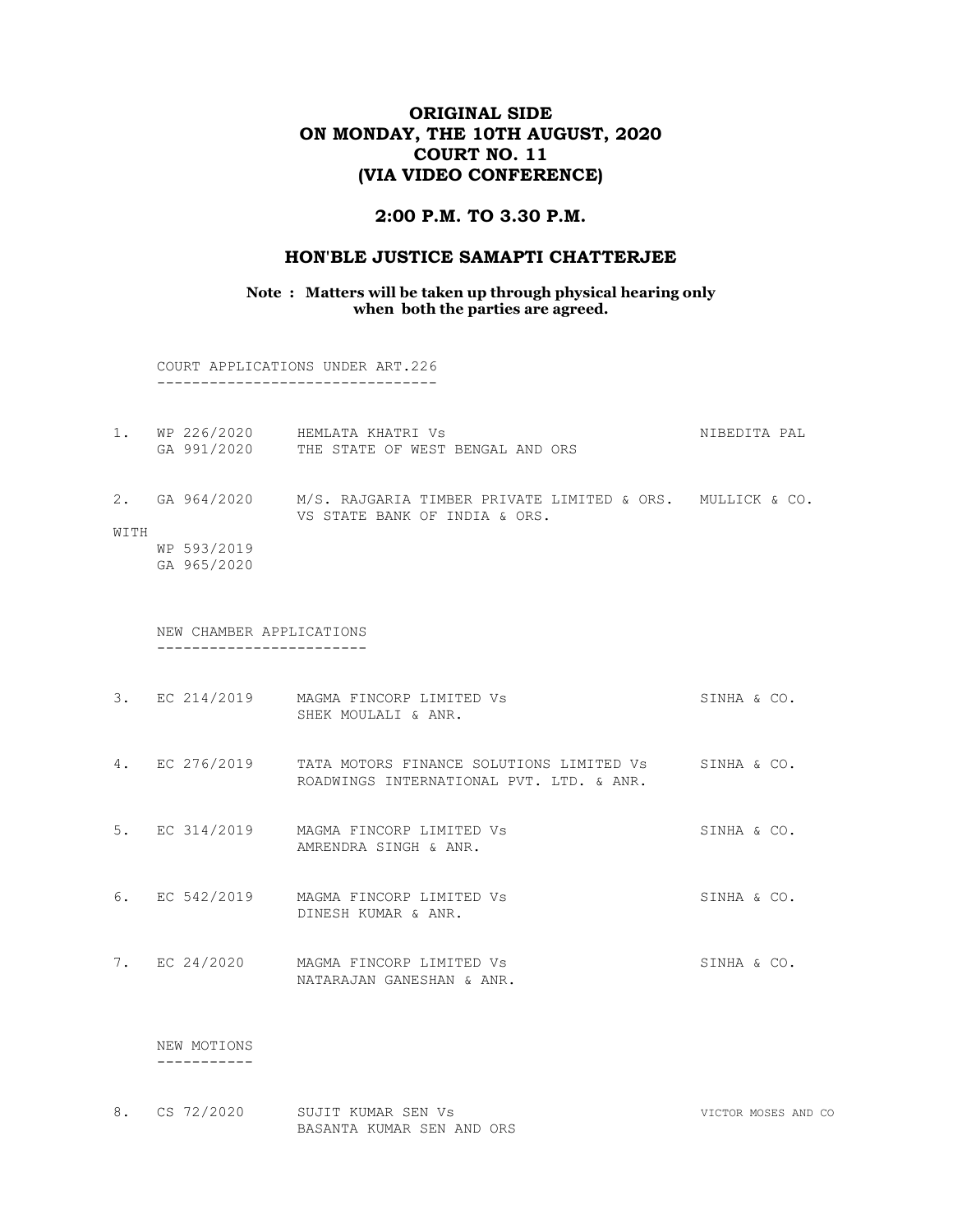| 9.          | Appl in<br>GA 907/2020<br>GA 548/2020<br>EC 77/2020 | RELIANCE INFRASTRUCTURE LIMITED Vs<br>GA 906/2020 DAMODAR VALLEY CORPORATION                                            | PUSHAN MAJUMDAR   |
|-------------|-----------------------------------------------------|-------------------------------------------------------------------------------------------------------------------------|-------------------|
| 10.<br>WITH |                                                     | GA 888/2020 SAHAJ E-VILLAGE LTD & ANR. Vs<br>CSC E-GOVERNANCE SERVICES INDIA LTD                                        | ANS ASSOCIATES    |
|             | CS 177/2015                                         |                                                                                                                         |                   |
|             | GA 889/2020                                         |                                                                                                                         |                   |
|             | GA 961/2020                                         |                                                                                                                         |                   |
|             | 11. GA 926/2020                                     | IN THE GOODS OF : AMULYA KUMAR GANGULY<br>(DECEASED) -AND- Vs ARPITA ROY (NEE SAHA) & ANR.<br>-VS- SAMAR GANGULY & ANR. | ANIRBAN PRAMANICK |
| WITH        |                                                     |                                                                                                                         |                   |
|             | TS 18/2017                                          |                                                                                                                         |                   |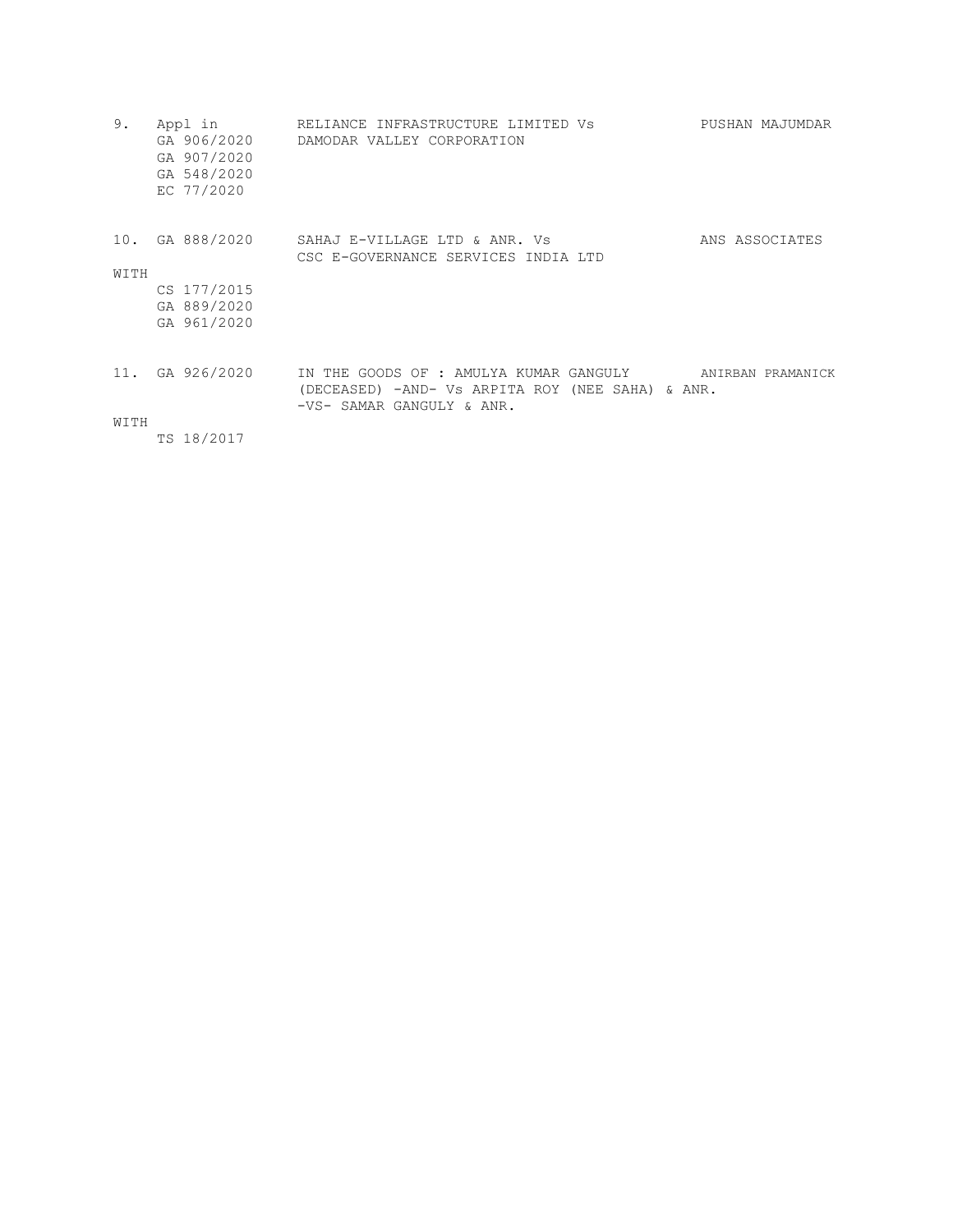# ORIGINAL SIDE ON MONDAY, THE 10TH AUGUST, 2020 COURT NO. 5 (VIA VIDEO CONFERENCE)

## AT 11:00 A.M

# HON'BLE JUSTICE SAHIDULLAH MUNSHI

#### Note : Matters will be taken up through physical hearing only when both the parties are agreed.

 FOR HEARING -----------

|  | 1. GA 1735/2019 |  |  | IN THE GOODS OF : PRIYAMVADA DEVI BIRLA (DEC) FOX & MONDAL |  |               |  |
|--|-----------------|--|--|------------------------------------------------------------|--|---------------|--|
|  | GA 1845/2019    |  |  | -AND- Vs HARSH VARDHAN LODHA & ORS. -VS-                   |  |               |  |
|  |                 |  |  | AJAY KUMAR NEWAR & ORS.                                    |  | KHAITAN & CO. |  |

WITH

 GA 1761/2019 GA 1786/2019 GA 2007/2019 TS 6/2004

 NEW APPLICATIONS ----------------

| 2.   | GA 831/2020  | IN THE GOODS OF : PRIYAMVADA DEVI BIRLA<br>RAJIV KUMAR<br>(DEC) -AND- Vs HARSH VARDHAN LODHA & ORS.<br>-VS- AJAY KUMAR NEWAR & ORS. |  |
|------|--------------|-------------------------------------------------------------------------------------------------------------------------------------|--|
| WITH |              |                                                                                                                                     |  |
|      | GA 832/2020  |                                                                                                                                     |  |
|      | GA 833/2020  |                                                                                                                                     |  |
|      | GA 834/2020  |                                                                                                                                     |  |
|      | GA 842/2020  |                                                                                                                                     |  |
|      | GA 843/2020  |                                                                                                                                     |  |
|      | GA 844/2020  |                                                                                                                                     |  |
|      | CC 18/2020   |                                                                                                                                     |  |
|      | CC 19/2020   |                                                                                                                                     |  |
|      | CC 20/2020   |                                                                                                                                     |  |
|      | TS 6/2004    |                                                                                                                                     |  |
|      |              |                                                                                                                                     |  |
|      | NEW MOTIONS  |                                                                                                                                     |  |
|      |              |                                                                                                                                     |  |
|      |              |                                                                                                                                     |  |
| 3.   | GA 1005/2020 | IN THE GOODS OF : PRIYAMVADA DEVI BIRLA (DEC) KHAITAN &<br>CO <sub>.</sub>                                                          |  |
|      |              | -AND- Vs HARSH VARDHAN LODHA & ORS. -VS- ARVIND<br>KUMAR NEWAR & ORS.                                                               |  |
| WITH |              |                                                                                                                                     |  |
|      | TS 6/2004    |                                                                                                                                     |  |
|      |              |                                                                                                                                     |  |
|      |              |                                                                                                                                     |  |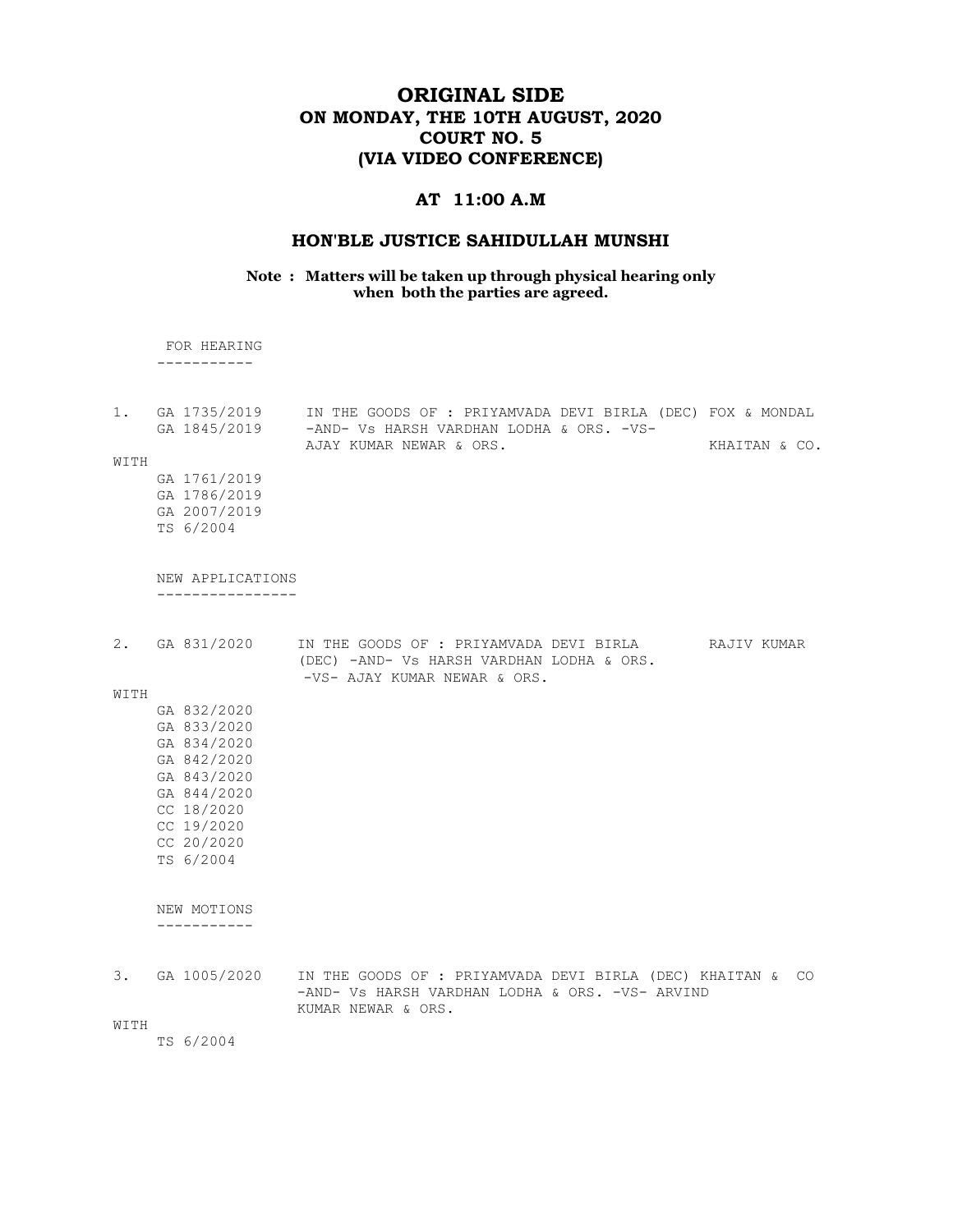# APPELLATE SIDE ON MONDAY, THE 10TH AUGUST, 2020 COURT NO. 12 (VIA VIDEO CONFERENCE)

#### 11.00 A.M. TO 1.00 P.M.

#### HON'BLE JUSTICE SUBRATA TALUKDAR

Note : Matters will be taken up through physical hearing only when both the parties are agreed.

 FOR JUDGMENT ------------

1. WP 3949W/2019 M/S NOBILE ICE CREAM COMPANY PVT. LTD. RAJ DIP RAY & ANR Vs STATE OF WEST BENGAL & ORS

WITH WP 3954W/2019

2. WP 26501W/2017 SOMNATH CHATTERJEE Vs SOURAV PRASANNA MUKHERJEE STATE OF WEST BENGAL & ORS WITH

WP 5918W/2017

- 3. WP 23469W/2007 DEVENDRA KUMAR @ DEVENDRA KUMAR MAHATO SANGHAMITRA NANDY & ANR. Vs STATE OF WEST BENGAL & ORS.
- 4. WP 14428W/2009 NABAKUMAR CHATTERJEE & ORS. Vs TANUSRI SANTRA STATE OF WEST BENGAL & ORS.
- 5. WP 6805W/2011 SATYARANJAN MONDAL & ORS Vs AMIT KUMAR PAN STATE OF WEST BENGAL & ORS

 TO BE MENTIONED ---------------

6. WP 5387W/2020 ANIRUDDH KUMAR SAXENA & ORS Vs MRINALINI MAJUMDAR CAN 3128/2020 UNION OF INDIA & ORS WITH

CAN 3127/2020

7. CPAN 491/2019 COLONEL PURNA CHANDRA JENA (IC 40543P) VsVICTOR CHATTERJEE DR. AJAY KUMAR & ANR

WITH

 CPAN 492/2019 WP 3855W/2014 WP 9659W/2014

#### MOTION

------

8. WP 6209W/2020 SHIPRA MAZUMDER Vs **ANJILI NAG** THE CHAIRPERSON,CR OF SE & ANR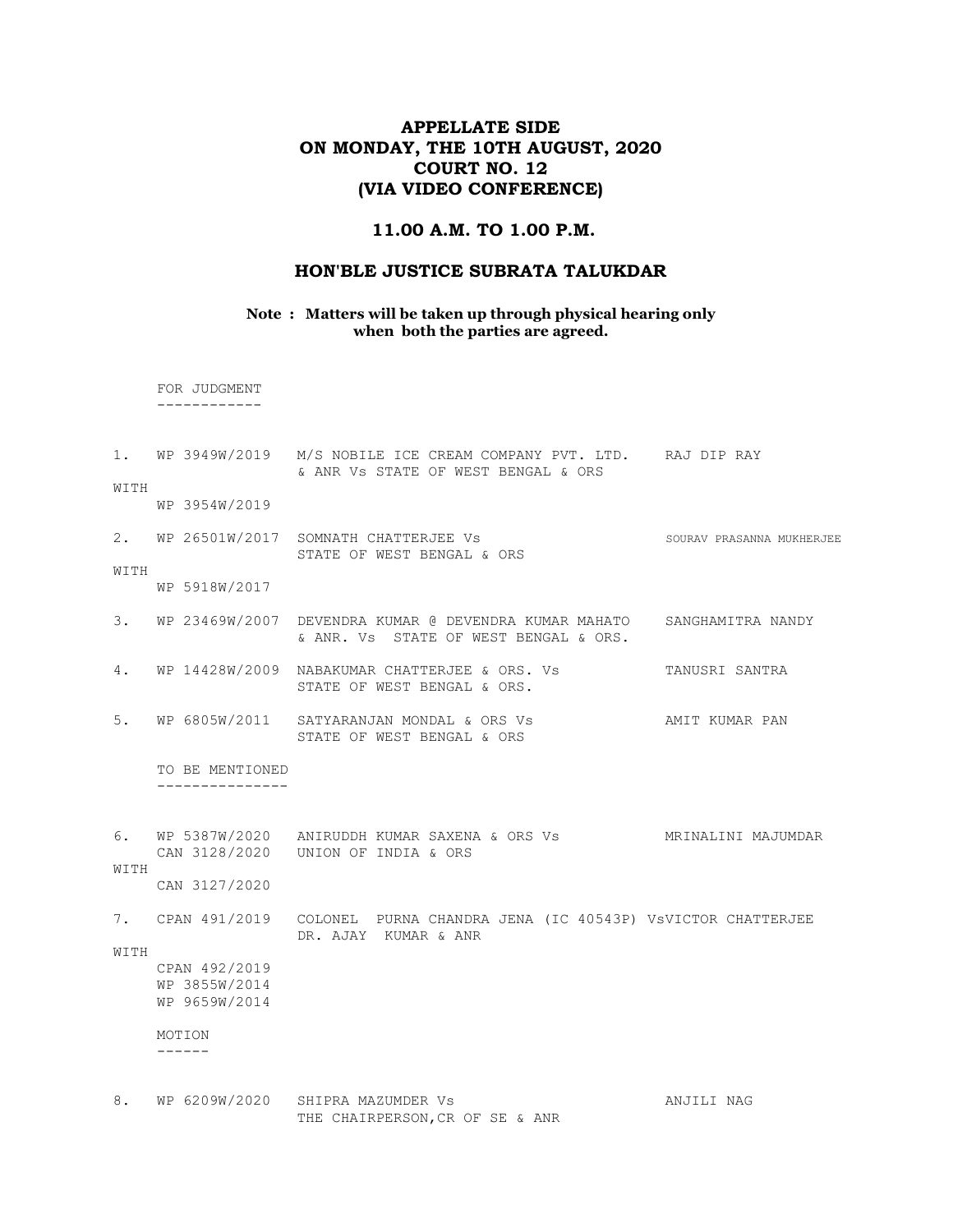| 9.  |                                                 | WP 6149W/2020 SK. ALI HOSSAIN & ANR Vs<br>CAN 4440/2020 STATE OF WEST BENGAL & ORS.                                                            | MADHURIMA SARKAR             |
|-----|-------------------------------------------------|------------------------------------------------------------------------------------------------------------------------------------------------|------------------------------|
| 10. | WP 6159W/2020 MANISA BERA Vs                    | CAN 4454/2020 STATE OF WEST BENGAL & ORS                                                                                                       | GOUTAM ACHARYA               |
| 11. |                                                 | WP 6161W/2020 RAFIKUL ISLAM & ORS Vs<br>CAN 4456/2020 STATE OF WEST BENGAL & ORS                                                               | MARIA RAHAMAN                |
|     |                                                 | 12. WP 6163W/2020 MANIK LAL BHATTA Vs<br>CAN 4459/2020 STATE OF WEST BENGAL & ORS                                                              | SAYAN DE                     |
| 13. |                                                 | WP 6165W/2020 PRATAP SINGHA BARUA Vs<br>CAN 4461/2020 STATE OF WEST BENGAL & ORS.                                                              | GOLAM MD.                    |
| 14. | WP 6167W/2020 SAILEN PAL Vs                     | CAN 4464/2020 STATE OF WEST BENGAL & ORS.                                                                                                      | PARTHA PRATIM DUTT           |
|     |                                                 | 15. WP 6169W/2020 BELU KUMAR & ANR Vs<br>CAN 4466/2020 STATE OF WEST BENGAL & ORS                                                              | ANKITA DEY                   |
| 16. |                                                 | WP 6171W/2020 RAJ NARAYAN TANDON & ORS Vs AMIT GUPTA<br>CAN 4468/2020 KOLKATA MUNICIPAL CORPORATION & ORS                                      |                              |
| 17. |                                                 | WP 2013W/2020 MOUMITA DUBEY (MINOR) REP. BY HER FATHER SUROJIT DUTTA<br>CAN 3195/2020 SWAPAN DUBEY VSW.B. UNIVERSITY OF HELATH SCIENCES & ORS  |                              |
| 18. | WP 2015W/2020 MONDIP CHEL Vs                    | CAN 3202/2020 W.B. UNIVERSITY OF HEALTH SCIENCES & ORS                                                                                         | SUROJIT DUTTA                |
| 19. | WP 5685W/2020 MANIK DAS Vs                      | CAN 3569/2020 STATE OF WEST BENGAL & ORS,.                                                                                                     | SAHEB BANERJEE               |
| 20. |                                                 | WP 5747W/2020 SHANTANU CHAKRABARTY Vs<br>CAN 3713/2020 STATE OF WEST BENGAL & ORS                                                              | PRONOY BASAK                 |
| 21. |                                                 | WP 6067W/2020 ANDAMAN & NICOBAR STATE CO OPERATIVE BANK MD. ALPAZ ANSARI<br>CAN 4283/2020 LTD. & ANR Vs ANDAMAN & NICOBAR ADMINISTRATION & ORS |                              |
| 22. |                                                 | WP 5639W/2020 TATHAGATA DATTA Vs<br>CAN 3475/2020 UNION OF INDIA& ORS                                                                          | TATHAGATA DATTA<br>IN PERSON |
| 23. |                                                 | WP 6051W/2020 MIRA NASKAR@MIRA RANI NASKAR Vs<br>CAN 4262/2020 STATE OF WEST BENGAL & ORS                                                      | BRATIN KUMAR DEY             |
| 24. | CAN 4438/2020                                   | WP 6151W/2020 BRAJAGOPAL DAS & ORS Vs<br>UNION OF INDIA & ORS                                                                                  | SK SAHJAHAN ALI              |
| 25. |                                                 | WP 6135W/2020 SEKH LAL MOHAMMAD & ORS Vs<br>CAN 4409/2020 STATE OF WEST BENGAL &ORS                                                            | TANMAY BASU                  |
| 26. | WP 5569W/2020                                   | KAUSTAV RAY Vs<br>CAN 3303/2020 RAMANATHAN BHUBANESWARI & ANR                                                                                  | MAYUKH MAITRA                |
| 27. | WP 6027W/2020<br>CAN 4222/2020<br>CAN 4224/2020 | REKHA RAO Vs<br>THE MEDICAL COUNICIL OF INDIA & ORS                                                                                            | REKHA RAO                    |
| 28. | WP 6029W/2020<br>CAN 4231/2020<br>CAN 4237/2020 | P. ANAS AZIZ Vs<br>MEDICAL COUNCIL OF INDIA & ORS                                                                                              | GOPALA BINDU KUMAR           |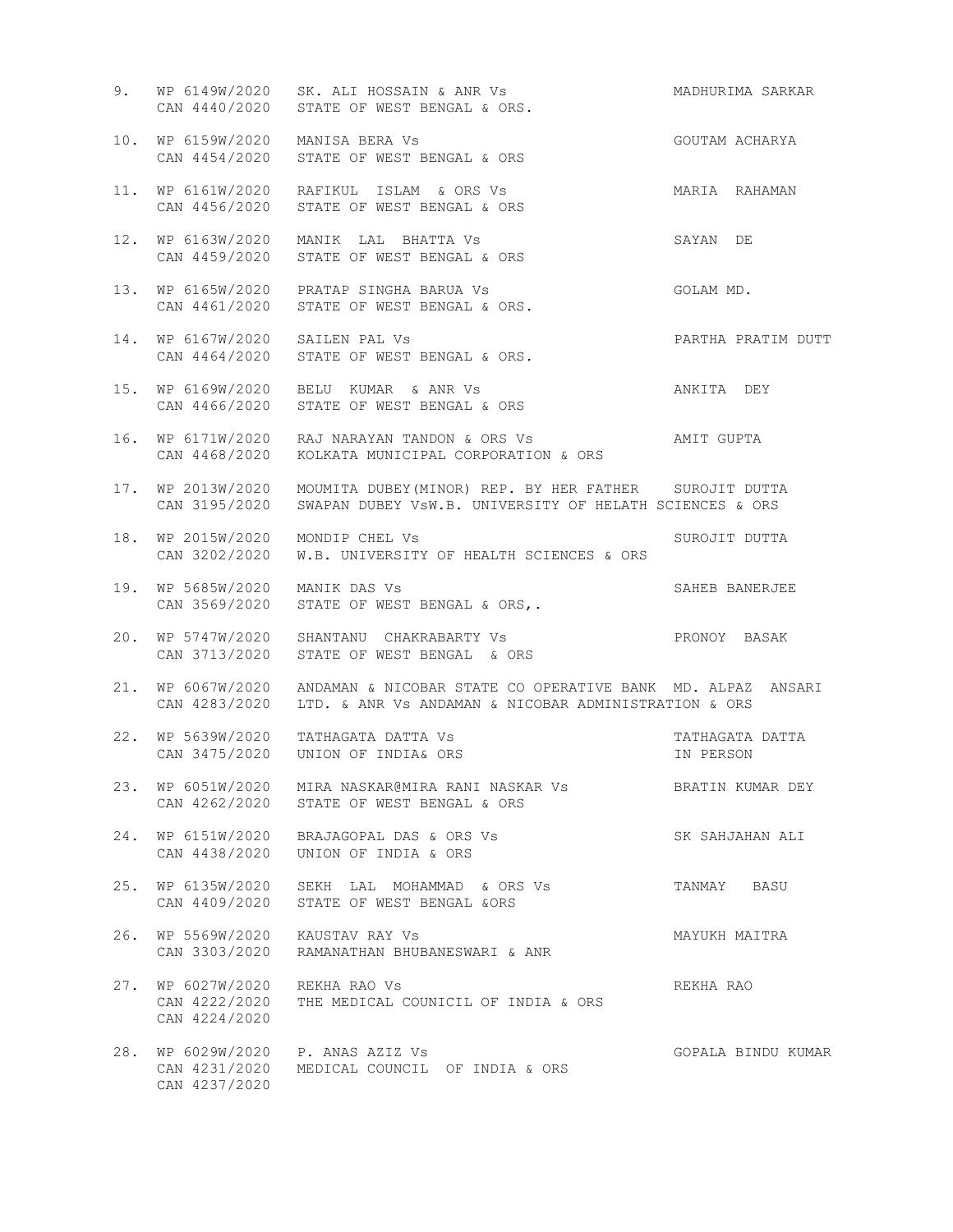- 29. WP 6031W/2020 V. ABHISHEK Vs GOPLALA BINDU KUMAR CAN 4235/2020 MEDICAL COUNCIL OF INDIA & ORS CAN 4236/2020
- 30. WP 5035W/2020 RUMKI RANA Vs DEBASISH GHOSH CAN 3363/2020 STATE OF WEST BENGAL & ORS
- 31. WP 5733W/2020 SOMA BAKHANDI Vs Superintendent of the Dipendent Nath Chunder CAN 3679/2020 STATE OF WEST BENGAL & ORS.
- 32. WP 6065W/2020 WASIM RAJA Vs ASIF DEWAN CAN 4278/2020 STATE OF WEST BENGAL & ORS
- 33. WP 5815W/2020 MATHU METE Vs DEBABRATA DAS GUPTA CAN 3833/2020 STATE OF WEST BENGAL

 CIVIL REVISION --------------

- 34. CO 1139/2020 RASHMI KHEMKA Vs SHEBATEE DATTA CAN 3861/2020 SUSHIL KUMAR KHEMKA
- 35. CO 1131/2020P B.U. INDUSTRIES Vs ARJUN SAMANTA CAN 4136/2020 CENTRAL BANK OF INDIA WITH

CAN 3643/2020

- 36. CO 1153/2020 ZIAUL HAQUE Vs DEBJANI GHOSH CAN 4430/2020 BOARD OF AUQAF & ANR.
- 37. CO 1155/2020 SOUMI MUKHERJEE (CHAKKRABORTY) Vs SOUMI GHOSAL CAN 4608/2020 MANAS MUKHERJEE
- 38. CO 1157/2020 BENGAL TOOLS LTD. Vs SANCHARI CHAKRABORTY CAN 4678/2020 BOARD OF TRUSTEES OF THE PORT OF CAL. & ORS.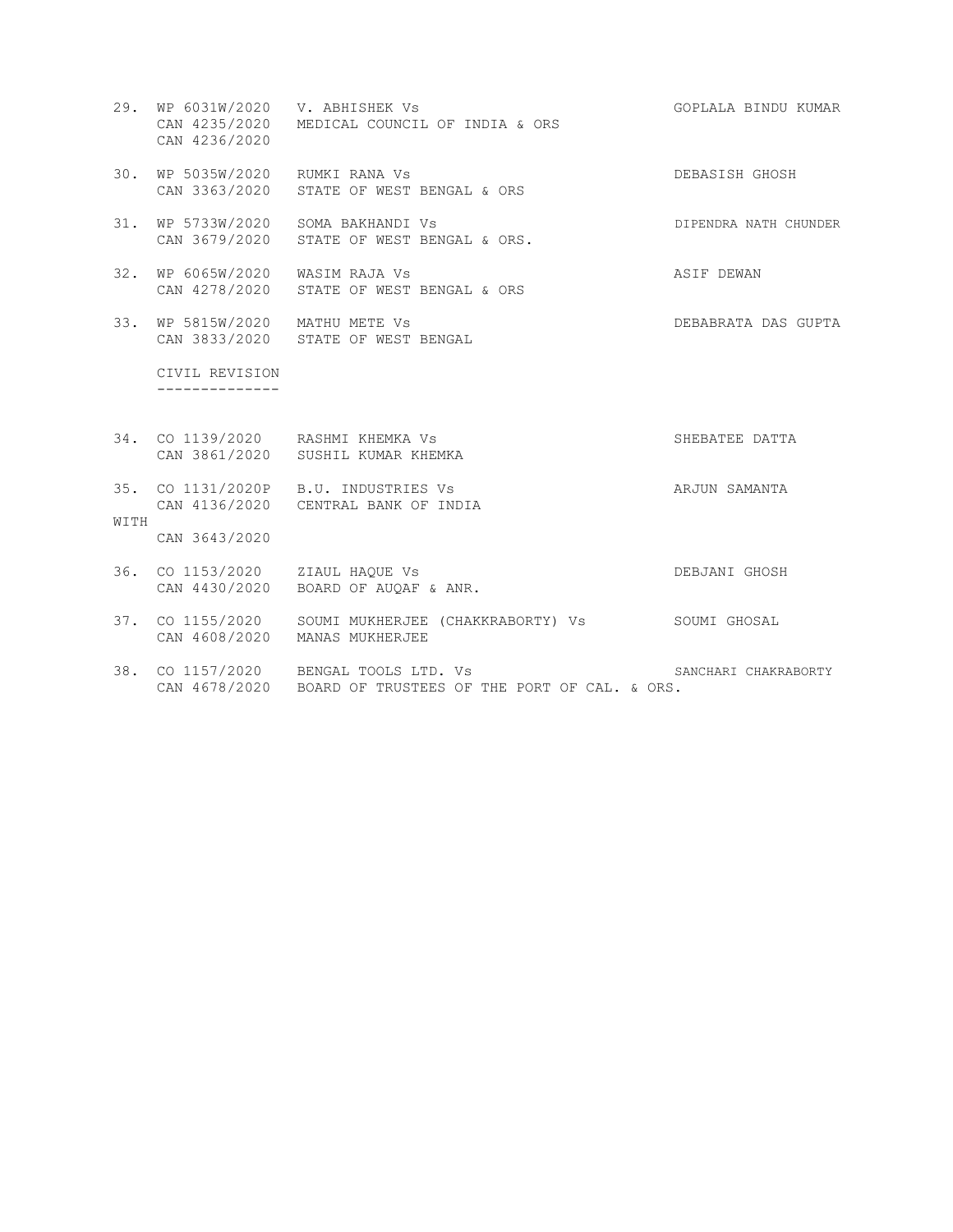# ORIGINAL SIDE ON MONDAY, THE 10TH AUGUST, 2020 COURT NO. 12 (VIA VIDEO CONFERENCE)

### 11.00 A.M. TO 1.00 P.M.

### HON'BLE JUSTICE SUBRATA TALUKDAR

#### Note : Matters will be taken up through physical hearing only when both the parties are agreed.

FOR JUDGEMENT ------------- 1. WP 74/2019 BOARD OF TRUSTEES FOR THE PORT OF KOLKATA S. JALAN & CO & ANR. Vs THE STATE OF WEST BENGAL & ORS.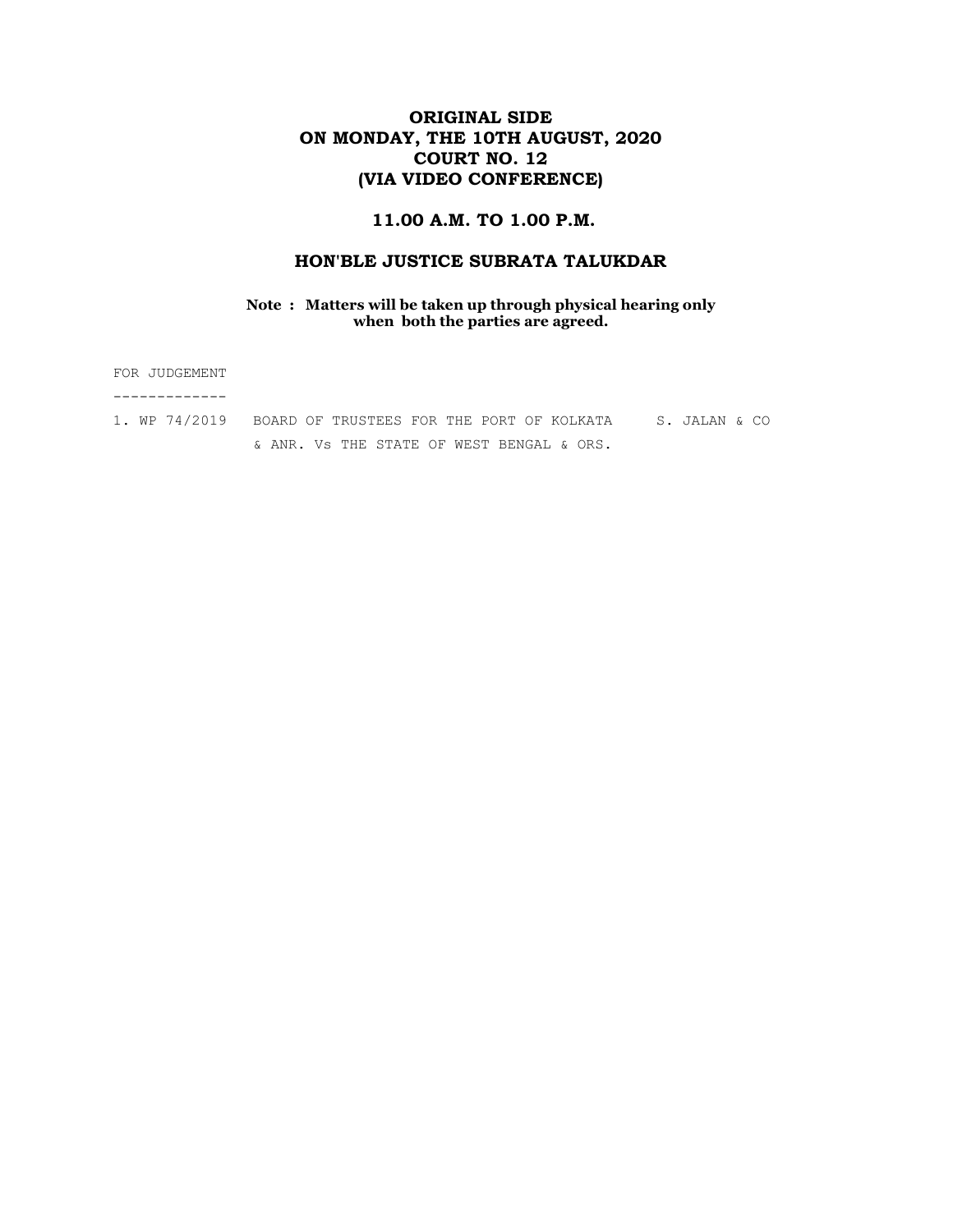# APPELLATE SIDE ON MONDAY, THE 10TH AUGUST, 2020

## (VIA VIDEO CONFERENCE)

### AT 12.00 NOON

### HON'BLE JUSTICE SHEKHAR B. SARAF

- 1. WP 5595W/2020 UNIVALUE PROJECTS PRIVATE LIMITED Vs UJJIAINI CHATTERJEE CAN 3347/2020 UNION OF INDIA & ORS
- 2. WP 5861W/2020 SUGNUS INVESTMENT AND FINANCE PVT LTD & ORS VsRAJASH UPADHYAY CAN 3937/2020 UNION OF INDIA & ORS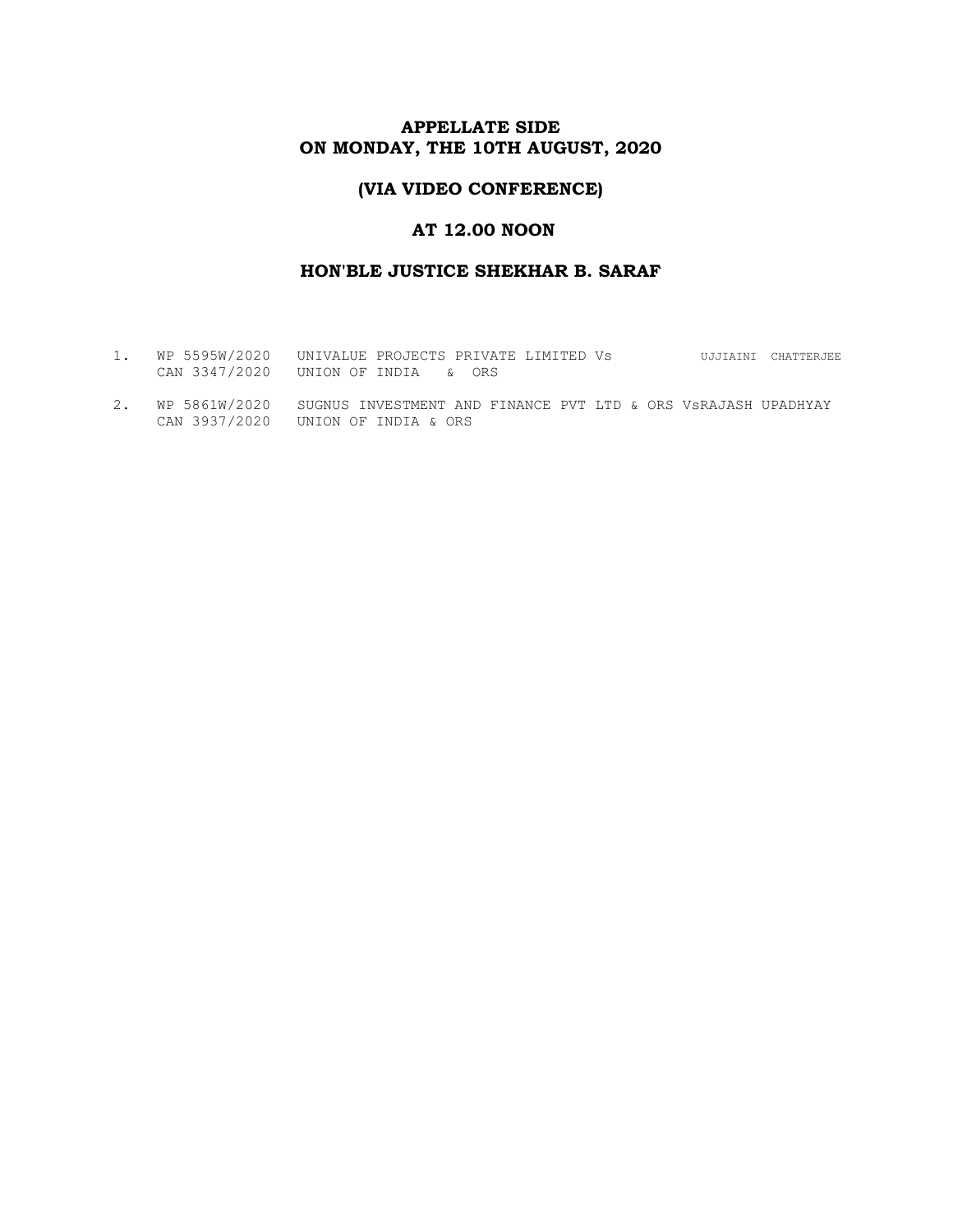#### APPELLATE SIDE

# ON MONDAY, THE 10TH AUGUST, 2020 COURT NO. 12 (VIA VIDEO CONFERENCE)

# 2:00 P.M. TO 3:30 P.M.

# HON'BLE JUSTICE JAY SENGUPTA

#### Note : Matters will be taken up through physical hearing only when both the parties are agreed.

#### MOTION

------

| 1.  |                                | WP 6268W/2020 PRIYANATH SARKHEL Vs<br>CAN 4679/2020 STATE OF WEST BENGAL & ORS                                           | DEBABRATA DAS GUPTA        |
|-----|--------------------------------|--------------------------------------------------------------------------------------------------------------------------|----------------------------|
| 2.  |                                | WP 6270W/2020 MANAS ADITYA Vs<br>CAN 4683/2020 UNION OF INDIA & ORS                                                      | SUBHAMOY KARAK             |
| 3.  |                                | WP 6272W/2020 DEEPIKA DAS Vs<br>CAN 4687/2020 STATE OF WEST BENGAL & ORS                                                 | SHIBAJI KR DAS             |
| 4.  | CAN 4689/2020                  | WP 6274W/2020 M/S BENGAL INDUSTRIAL CORPORATION Vs ARINDAM CHATTERJEE<br>THE KOLKATA MUNICIPAL CORPORATION & ORS         |                            |
| 5.  | WP 6276W/2020                  | KANISHK SINHA Vs<br>WE UZIOWIZUZU AANISAN SINHA VS<br>CAN 4692/2020 UNION OF INDIA & ORS                                 | KANISHK SINHA<br>IN PERSON |
| 6.  |                                | WP 6278W/2020 JAKIR HOSSAIN GAZI Vs<br>CAN 4697/2020 THE KOLKATA MUNICIPAL CORPORATOON & ORS                             | SAURAV CHAUDHURI           |
| 7.  |                                | WP 6280W/2020 SUJIT PRADHAN Vs<br>CAN 4704/2020 STATE OF WEST BENGAL & ORS                                               | SUMAN BASU                 |
| 8.  | WP 6282W/2020<br>CAN 4712/2020 | MD ASLAM Vs<br>THE KOLKATA MUNICIPAL CORPORATION & ORS                                                                   | SAURAV CHAUDHURI           |
| 9.  |                                | WP 6284W/2020 EPTISA MOLLA Vs<br>CAN 4716/2020 STATE OF WEST BENGAL & ORS.                                               | DYUTIMAN BANERJEE          |
| 10. |                                | WP 6286W/2020 AJIT KR SINGH Vs<br>CAN 4721/2020    UNION OF INDIA & ORS                                                  | PRATIK MAJUMDER            |
|     |                                | 11. WP 6108W/2020 CHANDAN BARDHAN & ORS Vs Sammer School PROSENJIT MUKHERJEE<br>CAN 4364/2020 STATE OF WEST BENGAL & ORS |                            |
| 12. |                                | WP 5770W/2020 OM PRAKASH BHARTIA Vs<br>CAN 3752/2020 THE KOLKATA MUNICIPAL CORPORATION & ORS                             | SAKET SHARMA               |
| 13. |                                | WP 5768W/2020 SNEHA SHARMA Vs<br>CAN 3750/2020 STATE OF WEST BENGAL & ORS                                                | DIBYENDU CHATTERJEE        |
| 14. | CAN 4410/2020                  | WP 6136W/2020 SUBRATA KR. DUTTA Vs<br>STATE OF WEST BENGAL & ORS.                                                        | PROSENJIT MUKHERJI         |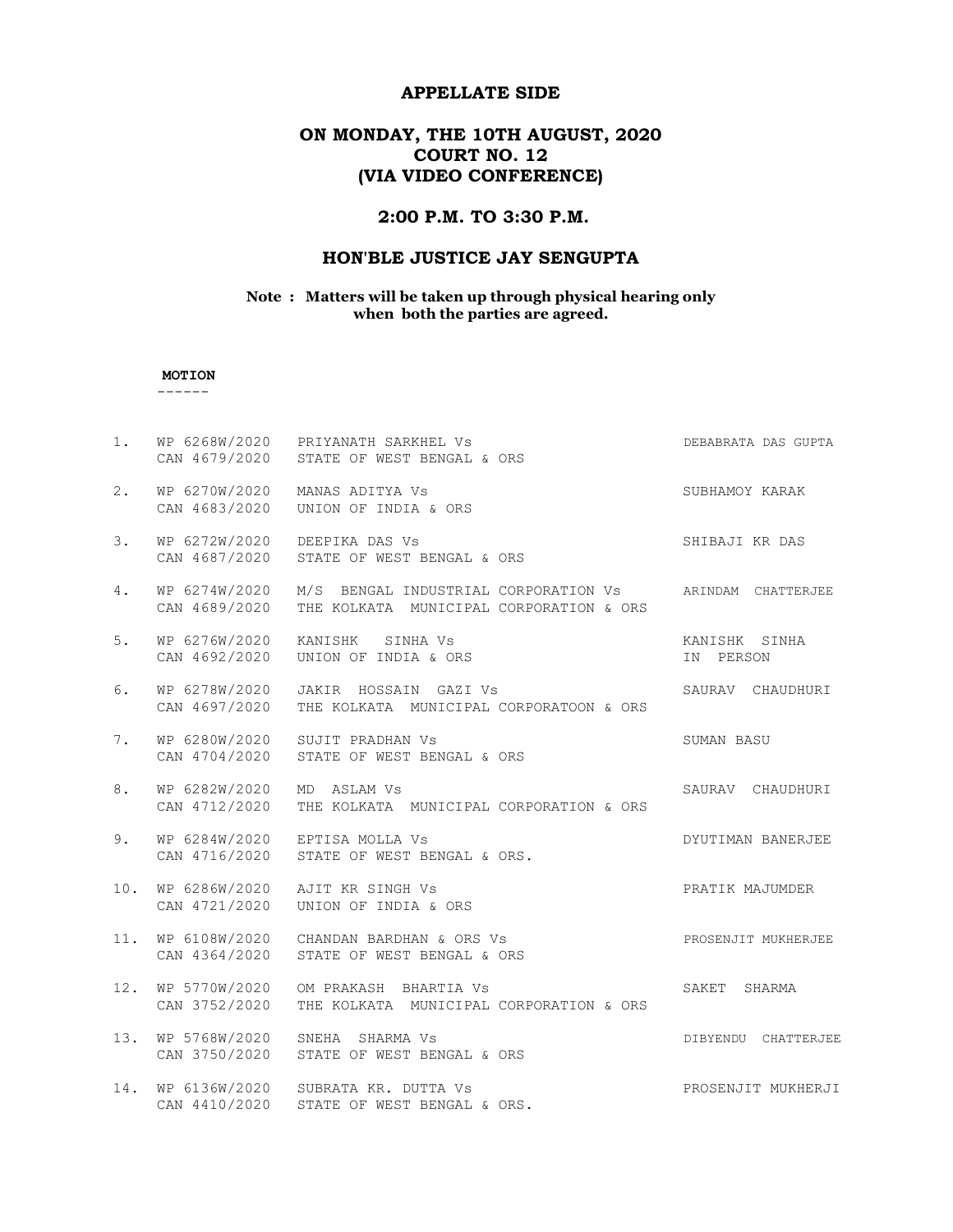- 15. WP 6110W/2020 SUBRATA KUMAR DUTTA Vs PROSENJIT MUKHERJEE CAN 4366/2020 STATE OF WEST BENGAL & ORS
- 16. WP 6112W/2020 TARUN KUMAR MONDAL & ORS Vs MADHURIMA SARKAR CAN 4367/2020 STATE OF WEST BENGAL & ORS

 ADMISSION OF CRL APPEAL -----------------------

- 17. CRA 162/2020 SUBRATA ROY Vs RITAM CHOWDHURY CRAN 2492/2020 STATE OF WEST BENGAL
- 18. CRA 174/2020 SUKUMAR SARKAR & PAPAI Vs SANJIDA SULTANA CRAN 3059/2020 STATE OF WEST BENGAL
- 19. CRA 176/2020 MD SALIM Vs **PRABHAT KUMAR SRIVASTAVA**  CRAN 3138/2020 STATE OF WEST BENGAL CRAN 3139/2020
- 20. CRA 178/2020 BHUTU GHOSH Vs SUDIP GHOSH CHOWDHURY CRAN 3161/2020 STATE OF WEST BENGAL CRAN 3162/2020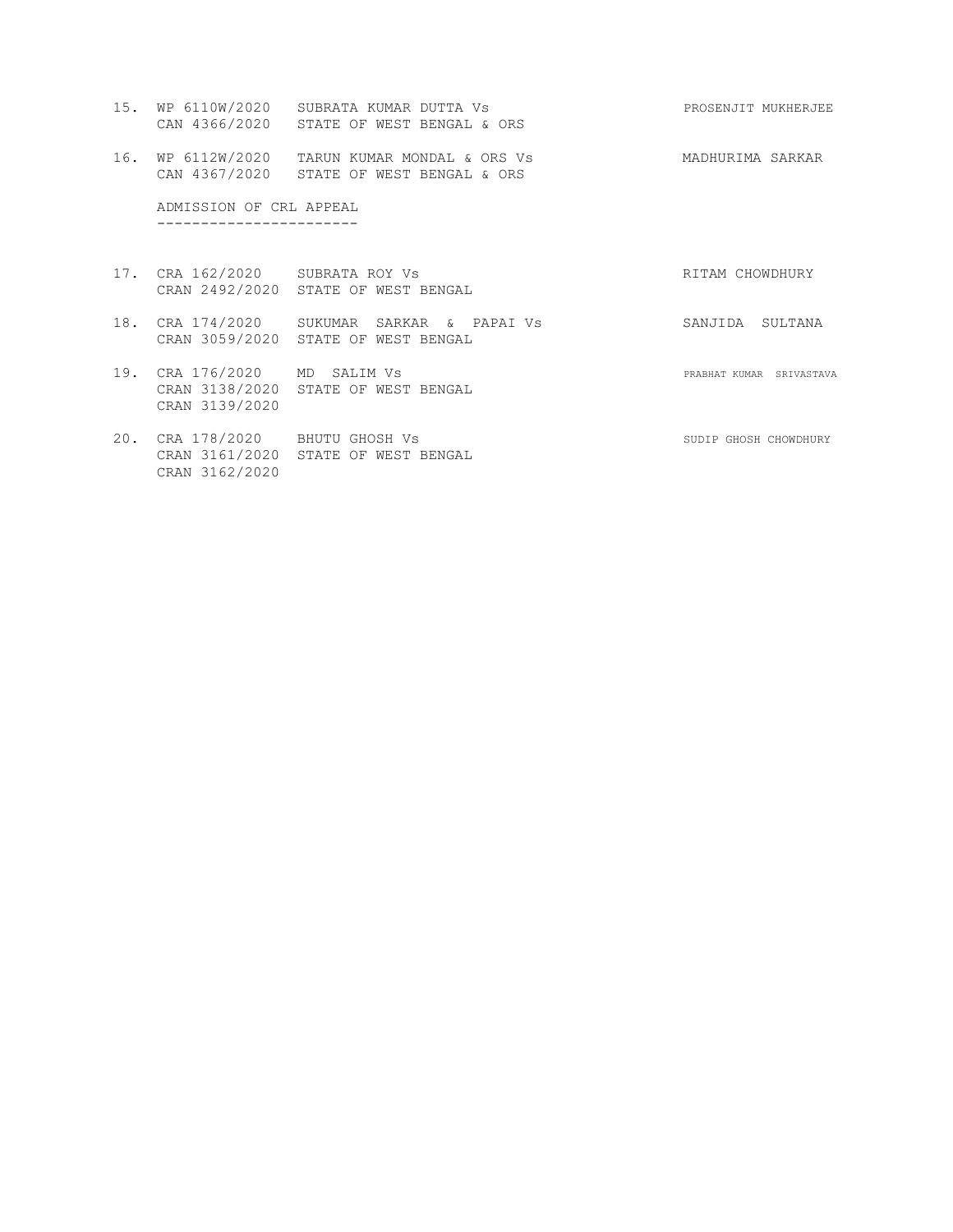# ORIGINAL SIDE ON MONDAY, THE 10TH AUGUST, 2020 COURT NO. 12 (VIA VIDEO CONFERENCE)

#### 2:00 P.M. TO 3:30 P.M.

# HON'BLE JUSTICE JAY SENGUPTA

#### Note : Matters will be taken up through physical hearing only when both the parties are agreed.

 NEW MOTIONS -----------

|      | GA 910/2020<br>CS 62/2020  | 1. Appl in EMAMI LIMITED Vs<br>GA 909/2020 HINDUSTAN UNILEVER LIMITED                                         | SANJAY GINODIA         |
|------|----------------------------|---------------------------------------------------------------------------------------------------------------|------------------------|
|      |                            | 2. CS 71/2020 KANCHAN DEVI KOCHAR Vs<br>JAIDEEP HALWASIYA                                                     | CHOUDHURY & CO.        |
|      |                            | 3. GA 837/2020 GOLDEN EDGE ENGINEERING PRIVATE LIMITED Vs SANANDA GANGULI<br>BHARAT HEAVY ELECTRICALS LIMITED |                        |
| WITH | AP 194/2020                |                                                                                                               |                        |
|      | (FOR WITHDRAWAL)           |                                                                                                               |                        |
|      |                            | 4. GA 955/2020 SREI EQUIPMENT FINANCE LIMITED Vs<br>GANNON DUNKERY AND CO LTD                                 | SWETA GANDHI MURGAI    |
| WITH | AP 417/2019<br>GA 957/2020 |                                                                                                               |                        |
|      | NEW CHAMBER APPLICATIONS   |                                                                                                               |                        |
|      |                            | 5. EC 873/2015 SURESH KUMAR JAIN & ORS Vs<br>MADANLAL JAIN & ORS                                              | NILANJAN PAL CHOUDHURY |

6. EC 349/2019 MAGMA FINCORP LIMITED Vs SINHA & CO. SRI RATHI RETAIL & ORS.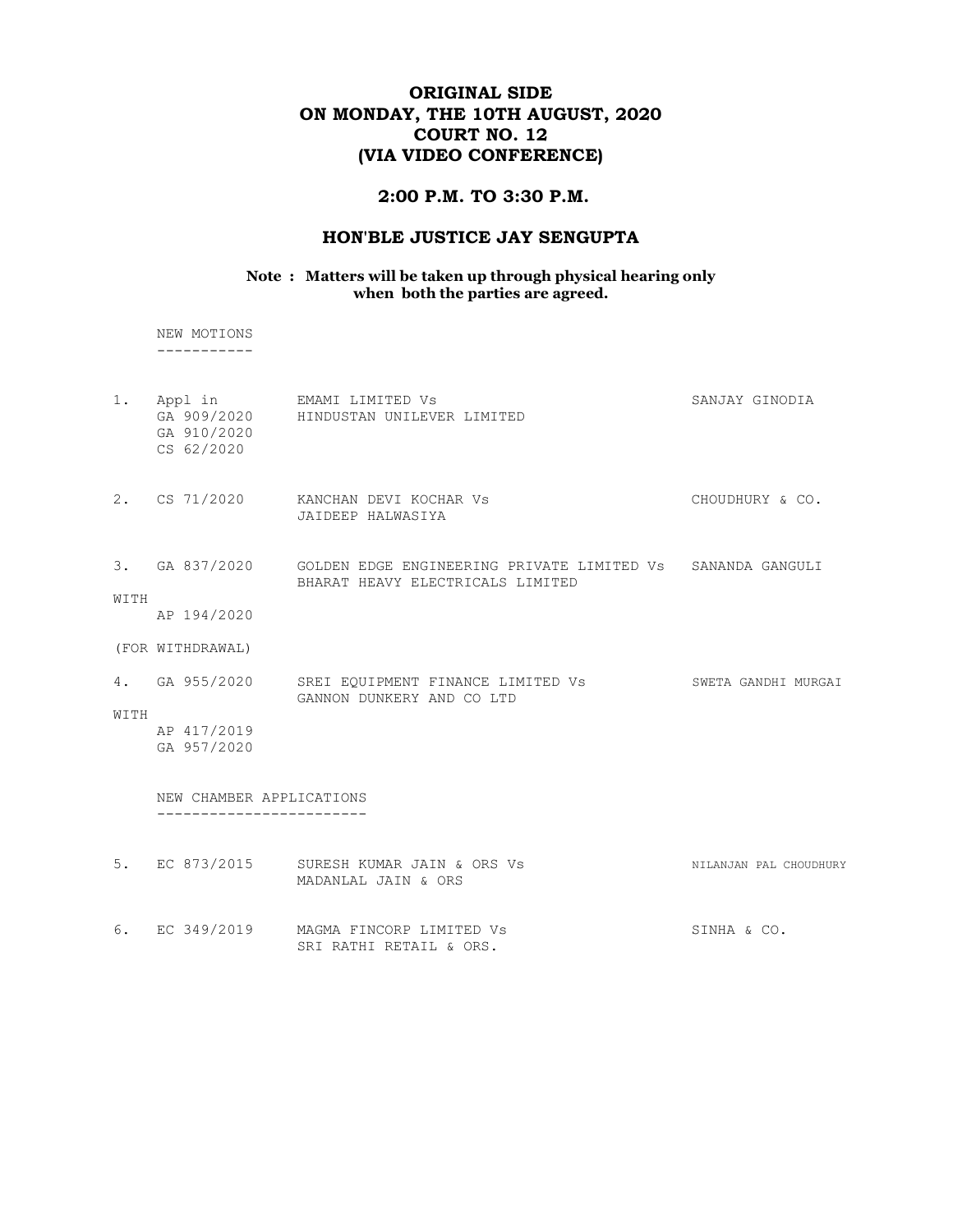### APPELLATE SIDE

# ON MONDAY, THE 10TH AUGUST, 2020 COURT NO. 13 (VIA VIDEO CONFERENCE)

### 2:00 P.M. TO 3:30 P.M.

### HON'BLE JUSTICE BIBEK CHAUDHURI

#### Note : Matters will be taken up through physical hearing only when both the parties are agreed.

 MOTION ------

| 1.   | CAN 3644/2020 WBSEDCL& ORS                      | WP 5713W/2020 COOCHBEHAR ROLLER FLOUR MILLS LTD& ANR VS AMRITA PANJA MOULLICK                                  |                     |
|------|-------------------------------------------------|----------------------------------------------------------------------------------------------------------------|---------------------|
| 2.   |                                                 | WP 5837W/2020P BHABES CHANDRA GHOSH Vs<br>STATE OF WEST BENGAL & ORS                                           | BIPLAB RANJAN BOSE  |
| WITH | CAN 3888/2020                                   |                                                                                                                |                     |
| 3.   | WP 5371W/2020<br>CAN 3325/2020<br>CAN 3326/2020 | DR SONALI GOPALRAO BADHE VS<br>CAN 3046/2020 UNION OF INDIA & ORS                                              | SOURI GHOSAL        |
| 4.   |                                                 | WP 5817W/2020 SUROJIT HAZRA Vs<br>CAN 3835/2020 STATE OF WEST BENGAL                                           | DEBABRATA DAS GUPTA |
| 5.   |                                                 | WP 5819W/2020 MRINAL KANTI OJHA & ORS. Vs<br>CAN 3838/2020 STATE OF WB & ORS.                                  | DEBABRATA DAS GUPTA |
| 6.   |                                                 | WP 5813W/2020 BIJOY KUMAR MONI Vs<br>CAN 3831/2020 STATE OF WEST BENGAL & ORS                                  | KUNAL GANGULY       |
| 7.   |                                                 | WP 5771W/2020 OM PRAKASH BHARTIA Vs<br>CAN 3753/2020 CALCUTTA ELECTRIC SUPPLY CORPORATION (CESC LIMITED) & ORS | SAKET SHARMA        |
| 8.   |                                                 | WP 5521W/2020 SUTAPA GHOSH Vs<br>STATE OF WEST BENGAL & ORS.                                                   | ASHOKE KR. NATH     |
| 9.   | CAN 4316/2020 HMC & ORS                         | WP 6089W/2020  NILIMA SADHUKHAN & ORS Vs                                                                       | ABHISHEK BANERJEE   |
| 10.  |                                                 | WP 6033W/2020 ANIMESH ROY & ORS Vs<br>CAN 4241/2020 STATE OF WEST BENGAL & ORS                                 | ARINDOM CHATTERJEE  |
| WITH | 11. WP 5691W/2020 KARTICK PAUL Vs               | CAN 4335/2020 STATE OF WEST BENGAL & ORS                                                                       | TAPAN ROY           |
|      | CAN 4333/2020                                   |                                                                                                                |                     |
|      | CAN 3740/2020                                   | 12. WP 5761W/2020 INDRAJIT BISWAS & ORS Vs<br>STATE OF WEST BENGAL & ORS                                       | GOPA BISWAS         |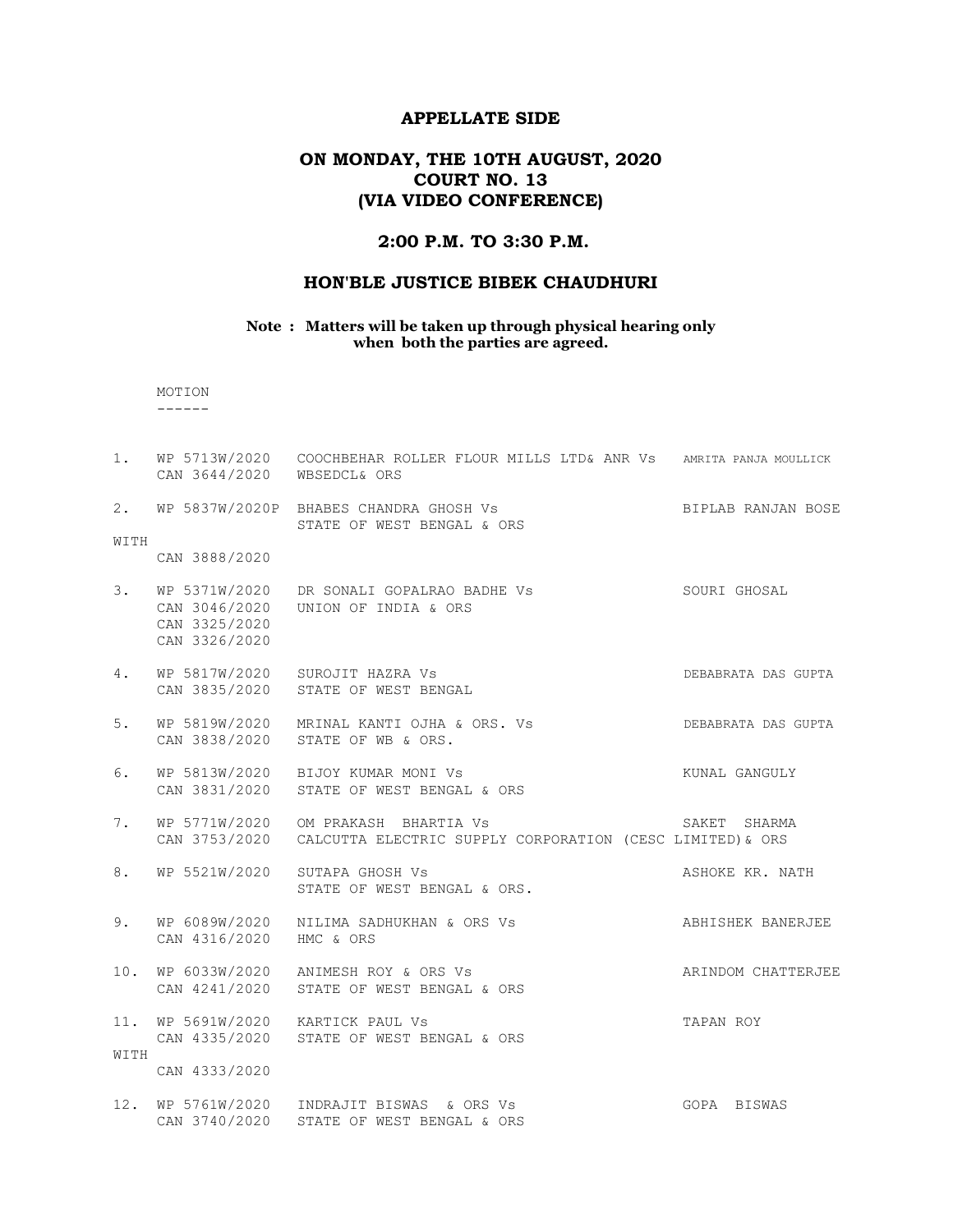- 13. WP 4735W/2020 BUDDHADEB MUKHOPADHYAY & ORS Vs PARTHA PRATIM ROY CAN 4586/2020 STATE OF WEST BENGAL & ORS
- 14. WP 4441W/2020 KAMAL SINGHA Vs RAMA HALDER STATE OF WEST BENGAL & ORS
- 15. WP 4301W/2020 SANTANU SINGHA & ORS. Vs RAMA HALDER STATE OF WEST BENGAL & ORS.
- 16. WP 5865W/2020 PULAPARTHY SURESH Vs KOUSHIK CHOWDHURY CAN 3946/2020 UNION OF INDIA& ANR
- 17. WP 5867W/2020 JAMWANTI BAI Vs ANJILI NAG DISTRICT MAGISTRATE, SOUTH ANDAMAN & ORS
- 18. WP 5793W/2020 RASMONI PAUL Vs PROBAL SARKAR CAN 3791/2020 STATE OF WEST BENGAL & ORS

 APPLICATION -----------

19. SA 8/2016 BISWANATH PAL Vs SOUMO CHAUDHURY CAN 4056/2020 SANKAR NATH PAL & ORS CAN 4057/2020

 CRIMINAL REVISION -----------------

- 20. CRR 1067/2020 SUJIT BARMAN ROY & ANR Vs MONTHAMER MUKHERJEE CRAN 3001/2020 STATE OF WEST BENGAL & ANR
- 21. CRR 1085/2020 PARTHA PRATIM KUMNDU & ORS Vs SOMNATH ROY CHOWDHURY CRAN 3397/2020 ANUMITA KUNDU NEE DUTTA & ANR
- 22. CRR 1087/2020 SUNIL DEBSHARMA Vs DEVRANJAN DAS CRAN 3399/2020 STATE OF WEST BENGAL & ORS
- 23. CRR 1089/2020 SAYED JAFAR IKBAL Vs TANMAY BASU CRAN 3402/2020 STATE OF WEST BENGAL
- 24. CRR 1091/2020 RAJKUMAR TAMILI Vs GOURANGA KUMAR DAS CRAN 3406/2020 STATE OF WEST BENGAL
- 25. CRR 1061/2020 SANJIT MAJUMDAR Vs SUMITA SARKAR CRAN 2866/2020 STATE OF WEST BENGAL & ANR
- 26. CRR 1075/2020 COASTAL PROJECT LTD. & ORS Vs ANINDYA HALDER CRAN 3220/2020 STATE OF WEST BENGAL& ANR CRAN 3221/2020
- 27. CRR 1083/2020 SK ASADUL Vs SUDIP GHOSH CHOWDHURY CRAN 3382/2020 STATE OF WEST BENGAL
- 28. CRR 1063/2020 ASHISH TAPARIA Vs FALGUNI BANDYOPADHYAY CRAN 2874/2020 STATE OF WEST BENGAL & ANR
- 29. CRR 1103/2020 GURINDER SINGH Vs **HILLOL SAHA PODDER** STATE OF WEST BENGAL
- 30. CRR 1053/2020 GOBINDO KUMAR HALDER & ANR Vs PARTHA SARATHI DAS CRAN 2745/2020 STATE OF WEST BENGAL & ANR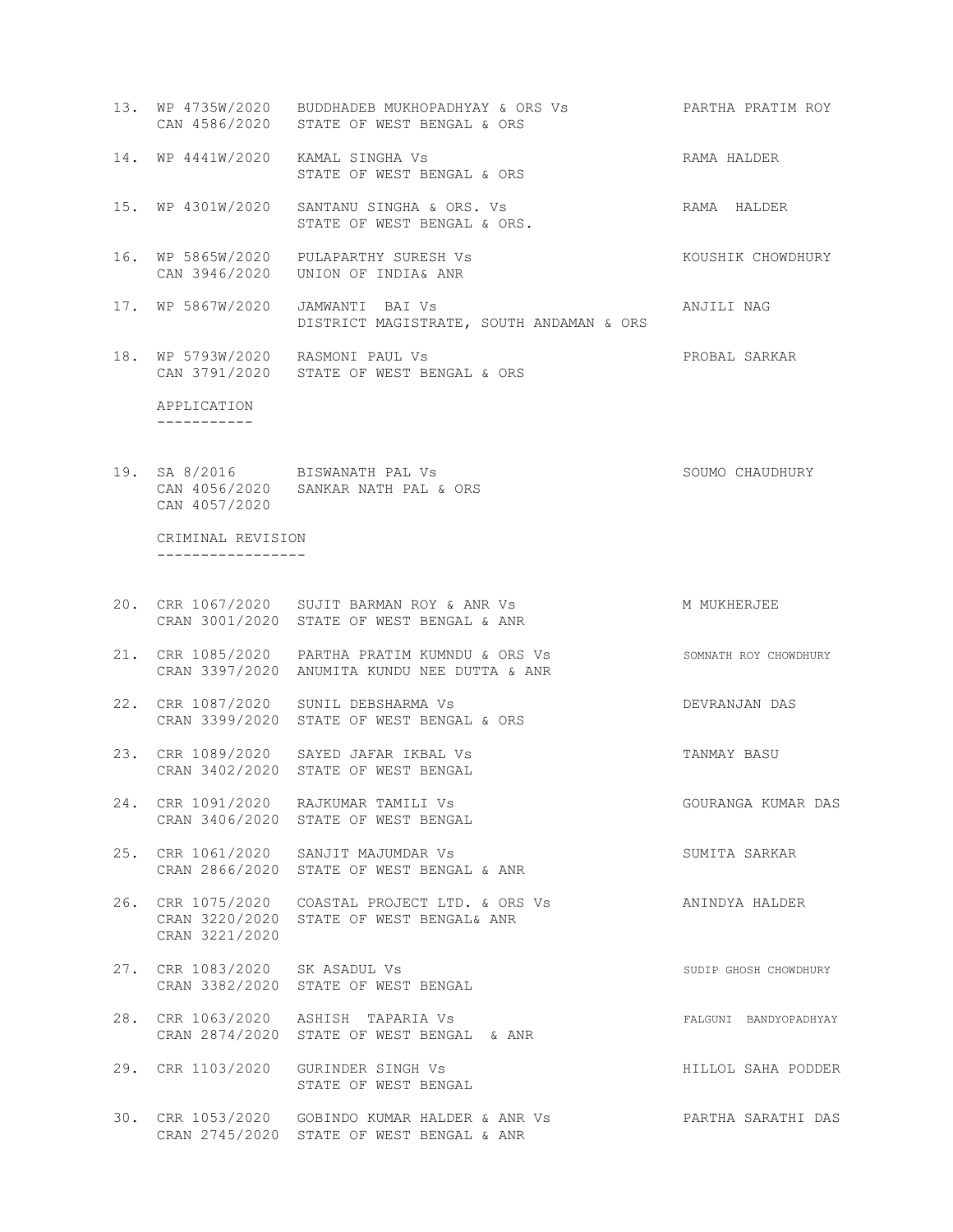# ORIGINAL SIDE ON MONDAY, THE 10TH AUGUST, 2020 COURT NO. 13 (VIA VIDEO CONFERENCE)

#### 2:00 P.M. TO 3:30 P.M.

#### HON'BLE JUSTICE BIBEK CHAUDHURI

#### Note : Matters will be taken up through physical hearing only when both the parties are agreed.

 COURT APPLICATIONS UNDER ART.226 --------------------------------

| $1$ .<br>WITH |                             | GA 934/2020     HAPPY HIGHRISES LTD& ANR. Vs<br>THE STATE OF WEST BENGAL<br>& ORS. | RAJIV KUMAR                              |
|---------------|-----------------------------|------------------------------------------------------------------------------------|------------------------------------------|
|               | WP 1002/2010<br>GA 935/2020 |                                                                                    |                                          |
|               | NEW MOTIONS                 |                                                                                    |                                          |
| 2.            | AP 380/2017                 | LAXMI PAT SURANA Vs<br>PANTALOON RETAIL INDIA LTD & ORS                            | G. S. GUPTA<br>FOX & MANDAL $(RES.1, 4)$ |
| 3.            | AP 186/2020                 | SREI EQUIPMENT FINANCE LIMITED Vs<br>SEIRRA INFRAVENTURE PRIVATE LIMITED           | SINHA & CO.                              |

4. GA 900/2020 IN THE GOODS OF CHIMANLAL BARTIA (DEC) Vs TARUNJYOTI TEWARI

#### WITH

PLA 102A/1993

5. GA 908/2020 SOFIA ZUBAIR ALIAS SUFIA ZUBAIR Vs T C RAY AND CO MUSTAFA JAMAN & ORS

WITH

- AP 623/2018
- 6. GA 932/2020 RASHMI CEMENT LIMITED Vs AND ATISH GHOSH & ASSOCIATES M/S. CORE MINERALS WITH

EC 179/2017

CS 334/2015

 NEW CHAMBER APPLICATIONS ------------------------

7. EC 222/2019 MAGMA FINCORP LIMITED Vs SINHA & CO. ZEBA ENTERPRISES & ORS.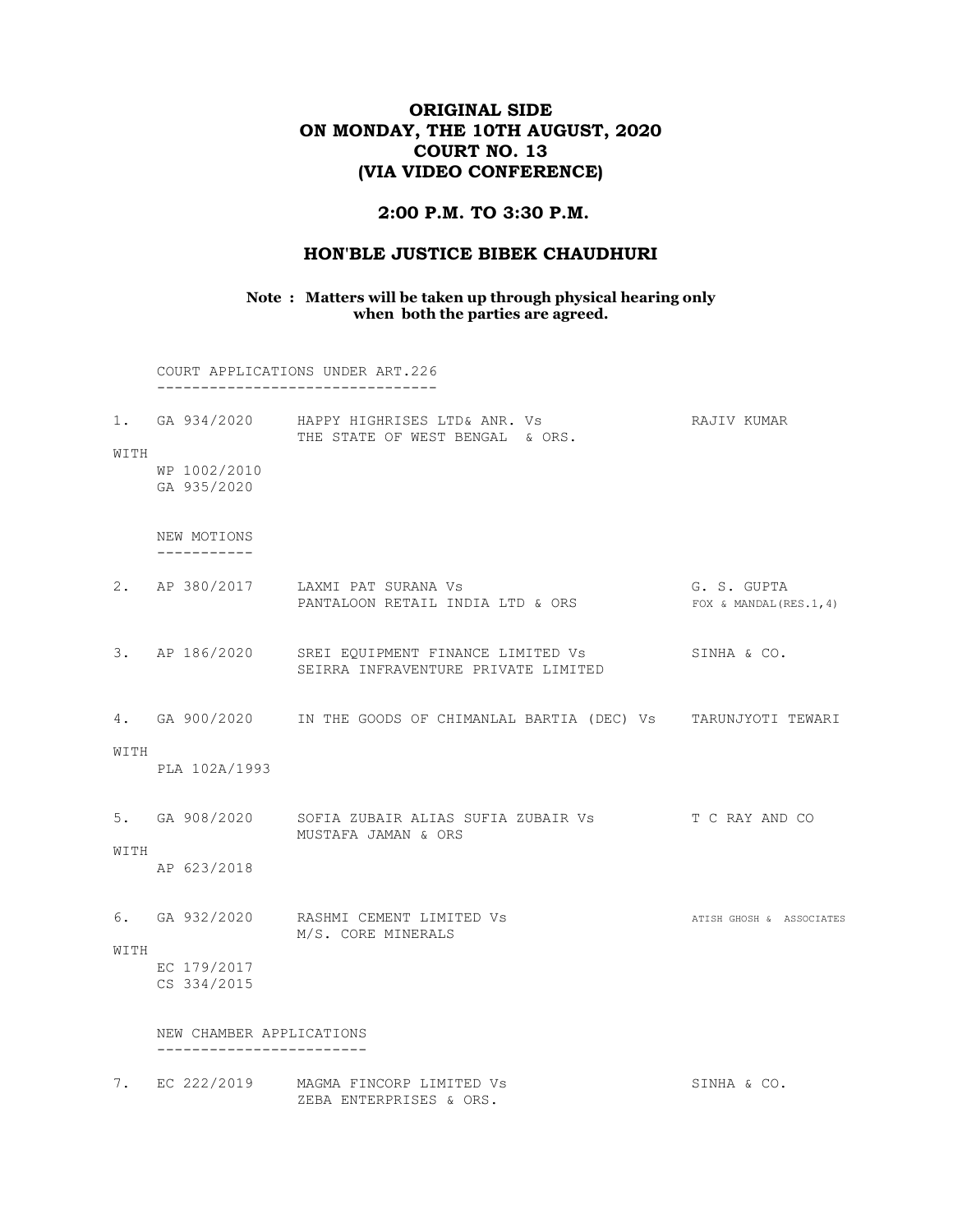#### APPELLATE SIDE

# ON MONDAY, THE 10TH AUGUST, 2020 COURT NO. 19 (VIA VIDEO CONFERENCE)

### 2:00 P.M. TO 3:30 P.M.

### HON'BLE JUSTICE SUBHASIS DASGUPTA

#### Note : Matters will be taken up through physical hearing only when both the parties are agreed.

 MOTION ------

| 1.         | CAN 4453/2020                                                    | WP 6158W/2020 TULA DAS @ MAITY Vs<br>STATE OF WEST BENGAL & ORS                                    | SAPTARSHI CHAKRABARTY  |
|------------|------------------------------------------------------------------|----------------------------------------------------------------------------------------------------|------------------------|
| 2.         | CAN 3936/2020                                                    | WP 5860W/2020 ALOKE KUMAR GOSWAMI & ANR Vs<br>CAN 3935/2020 STATE OF WEST BENGAL & ORS             | SAKTIPADA<br>JANA      |
| 3.         | WP 5386W/2020<br>CAN 3383/2020<br>CAN 3384/2020                  | SURYA ALLOY INDUSTRIES LIMITED & ANR Vs SIDDHARTHA SHROFF<br>WBSEDCL & ORS                         |                        |
| 4.         |                                                                  | WP 5850W/2020 PARTHA PRATIM DAS Vs<br>CAN 3922/2020 STATE OF WEST BENGAL & ORS                     | SWETA GANDHI MURGAI    |
| 5.         | CAN 4153/2020                                                    | WP 5984W/2020 VINEET KUMAR PODDAR Vs<br>STATE OF WEST BENGAL & ORS                                 | RAJIB MULLICK          |
| 6.         | CAN 3918/2020                                                    | WP 5848W/2020 MD. ZIAUDIN Vs<br>STATE OF WEST BENGAL & ORS                                         | PRASENJIT DEBNATH      |
| 7.         | WP 5852W/2020 BIPLAB DAS Vs                                      | CAN 3924/2020 STATE OF WEST BENGAL & ORS                                                           | JEENIA RUDRA           |
| 8.<br>WITH | CAN 3374/2020                                                    | WP 5380W/2020 METSIL EXPORTS P. LTD. & ANR. Vs<br>CAN 3373/2020 WB ELEC. REGULATORY COM. & ORS.    | SIDDHARTH SHROFF       |
|            | CAN 3382/2020<br>CAN 3386/2020<br>WP 5614W/2020<br>WP 5616W/2020 |                                                                                                    |                        |
| 9.         |                                                                  | WP 5772W/2020 SABYA SACHI DUTTA Vs<br>CAN 3755/2020 STATE OF WEST BENGAL & ORS                     | DEBDEEP SINHA          |
| 10.        | CAN 3744/2020                                                    | WP 5766W/2020 SATYAN PURKAIT & ORS Vs<br>STATE OF WEST BENGAL & ORS                                | LAXMINATH BHATTACHARYA |
| 11.        | CAN 3932/2020                                                    | WP 5858W/2020 KHATUPATI ENERGY LIMITED & ANR Vs<br>BOARD OF TRUSTEES FOR THE PORT OF KOLKATA & ORS | RAJSHREE<br>KAJARIA    |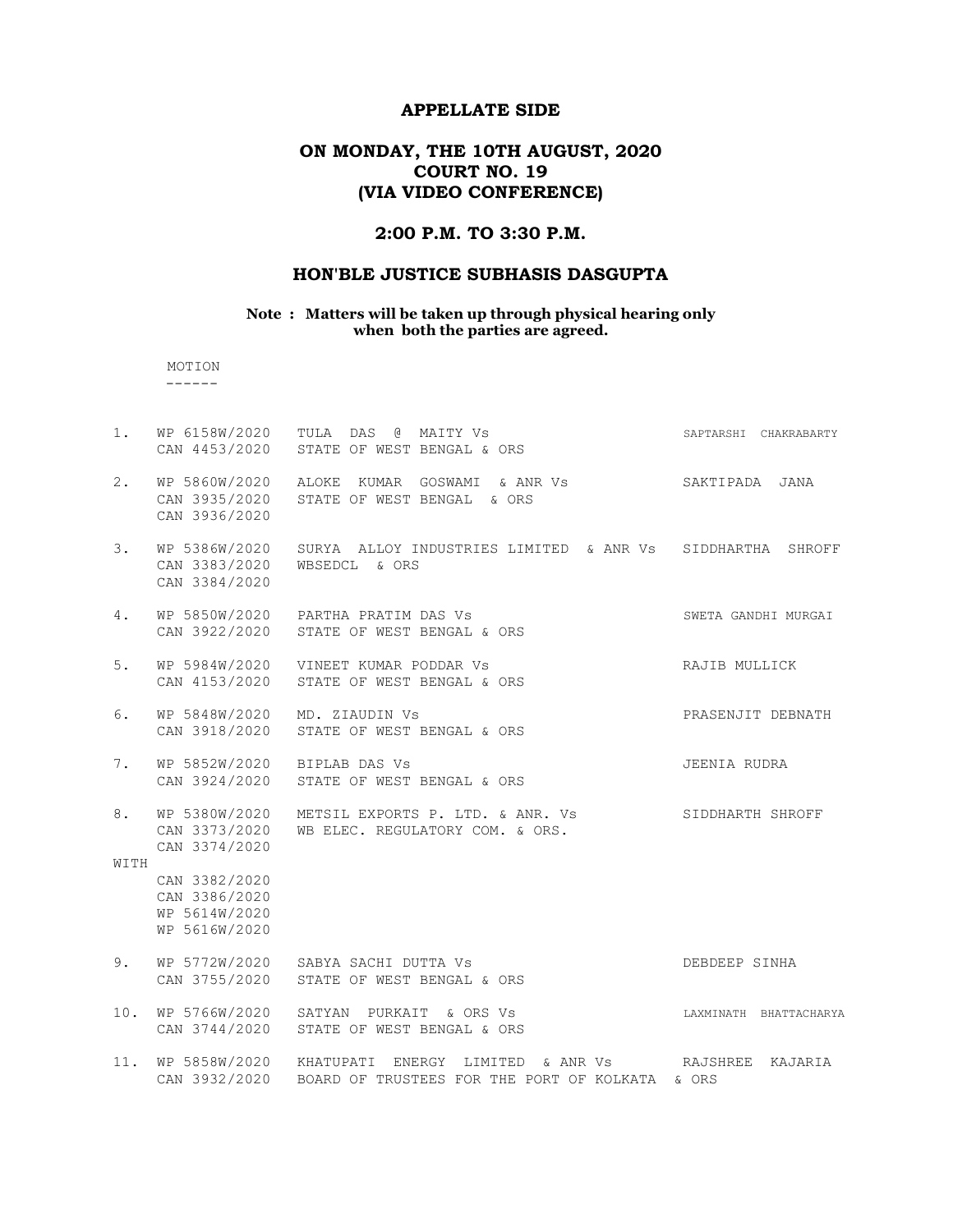- 12. WP 6014W/2020 M/S JAYBEE PROPERTIES PVT. LTD& ANR Vs ARJUN SAMANTA CAN 4202/2020 STATE OF WEST BENGAL& ORS
- 13. WP 5758W/2020 PRASHANT RAJESH Vs SOMESH KUMAR GHOSH CAN 3734/2020 UNION OF IMDIA & ANR
- 14. WP 5800W/2020 PULAPARTHY RAMESH Vs SOMESH SOMESH KUMAR GHOSH CAN 3806/2020 UNION OF INDIA & ORS
- 15. WP 4836W/2020 SK. EBRAHIM ALI Vs SUDIPTA DASGUPTA STATE OF WB & ORS

 CRIMINAL REVISION -----------------

- 16. CRR 1074/2020 MOHAMMED YUNUS Vs MOHAMMED TABRAIZ STATE OF WEST BENGAL
- 17. CRR 1102/2020 RATAN MANDAL @ SWAPAN Vs DEBORSHI DHAR CRAN 3597/2020 STATE OF WEST BENGAL & ANR
- 18. CRR 1104/2020 JITEN SARKAR Vs PARTHA SARATHI DAS CRAN 3618/2020 STATE OF WEST BENGAL & ANR

 CIVIL REVISION --------------

- 19. CO 1154/2020 SHIBRAM DAS & ORS Vs DILIP KUMAR SADHU CAN 4522/2020 SMT JAYANTI PARAMANIK & ORS
- 20. CO 1156/2020 SATYA NARAYAN PARK AC MARKET SHOPKEEPER DEBAMITRA ADHIKARI CAN 4671/2020 WELFARE ASSOCIATION VsHAPPY HOMES & HOTELS PVT LTD& ORS